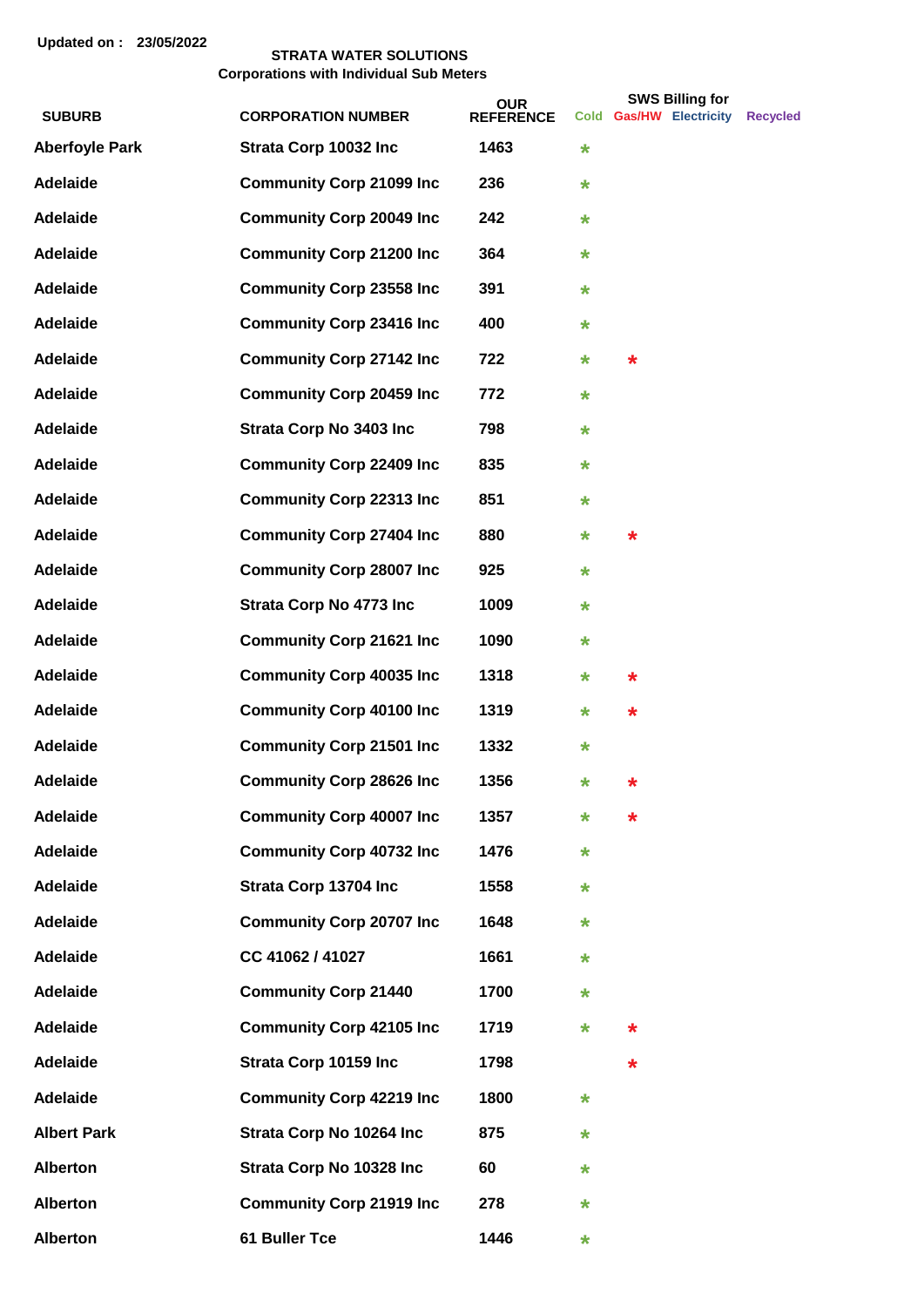|                        |                                  | <b>OUR</b>       |         | <b>SWS Billing for</b>  |                 |
|------------------------|----------------------------------|------------------|---------|-------------------------|-----------------|
| <b>SUBURB</b>          | <b>CORPORATION NUMBER</b>        | <b>REFERENCE</b> |         | Cold Gas/HW Electricity | <b>Recycled</b> |
| <b>Aldinga Beach</b>   | Strata Corp No 12269 Inc         | 467              | $\star$ |                         |                 |
| <b>Aldinga Beach</b>   | <b>Community Corp 26699 Inc</b>  | 770              | $\star$ |                         |                 |
| <b>Allenby Gardens</b> | <b>Community Corp 41113 Inc</b>  | 1458             | $\star$ |                         |                 |
| <b>Allenby Gardens</b> | <b>Community Corp 42045 Inc</b>  | 1714             | $\star$ |                         |                 |
| <b>Andrews Farm</b>    | <b>Community Corp 26375 Inc</b>  | 806              | $\star$ |                         |                 |
| <b>Ascot Park</b>      | <b>Community Corp 22311 Inc</b>  | 401              | $\star$ |                         |                 |
| <b>Ascot Park</b>      | <b>Community Corp 23843 Inc.</b> | 407              | $\star$ |                         |                 |
| <b>Ascot Park</b>      | <b>Community Corp 24029 Inc</b>  | 441              | $\star$ |                         |                 |
| <b>Ascot Park</b>      | <b>Community Corp 24118 Inc</b>  | 459              | $\star$ |                         |                 |
| <b>Ascot Park</b>      | <b>Community Corp 25472 Inc</b>  | 632              | $\star$ |                         |                 |
| <b>Ascot Park</b>      | Strata Corp No 10185 Inc         | 717              | $\star$ |                         |                 |
| <b>Ascot Park</b>      | <b>Strata Corp No 3994 Inc</b>   | 1025             | $\star$ |                         |                 |
| <b>Ascot Park SA</b>   | <b>Community Corp 2506 Inc</b>   | 1713             | $\star$ |                         |                 |
| <b>Ascot Park SA</b>   | Strata Corp 14440 Inc            | 1734             | $\star$ |                         |                 |
| <b>Ashford</b>         | 4/4A Alexander Ave               | 251              | $\star$ |                         |                 |
| <b>Ashford</b>         | <b>Strata Corp No 7933 Inc</b>   | 858              | $\star$ |                         |                 |
| <b>Athelstone</b>      | <b>Community Corp 21304 Inc</b>  | 268              | $\star$ |                         |                 |
| <b>Athelstone</b>      | Strata Corp No 10723 Inc         | 474              | $\star$ |                         |                 |
| <b>Athelstone</b>      | <b>Community Corp 25539 Inc</b>  | 612              | $\star$ |                         |                 |
| <b>Athol Park</b>      | Strata Corp No 11506 Inc         | 107              | $\star$ |                         |                 |
| <b>Balaklava</b>       | <b>Community Corp 26000 Inc</b>  | 797              | $\star$ |                         |                 |
| <b>Balhannah</b>       | Strata Corp No 13533 Inc         | 486              | $\star$ |                         |                 |
| <b>Bedford Park</b>    | <b>Strata Corp No 2318 Inc</b>   | 1358             | $\star$ |                         |                 |
| <b>Bedford Park</b>    | <b>Strata Corp 705 Inc</b>       | 1625             | $\star$ |                         |                 |
| <b>Beverley</b>        | <b>Community Corp 20310 Inc</b>  | 618              | $\star$ |                         |                 |
| <b>Beverley</b>        | <b>Strata Corp No 7574 Inc</b>   | 665              | $\star$ |                         |                 |
| <b>Beverley</b>        | <b>Community Corp 40715 Inc</b>  | 1438             | $\star$ |                         |                 |
| <b>Beverley</b>        | <b>Community Corp 42315 Inc</b>  | 1787             | $\star$ |                         |                 |
| <b>Birdwood</b>        | Strata Corp No 10071 Inc         | 135              | $\star$ |                         |                 |
| <b>Black Forest</b>    | <b>Strata Corp No 2636 Inc</b>   | 650              | $\star$ |                         |                 |
| <b>Blackwood</b>       | <b>Strata Corp No 6345 Inc</b>   | 512              | $\star$ |                         |                 |
| <b>Blair Athol</b>     | <b>Community Corp 21694 Inc</b>  | 353              | *       |                         |                 |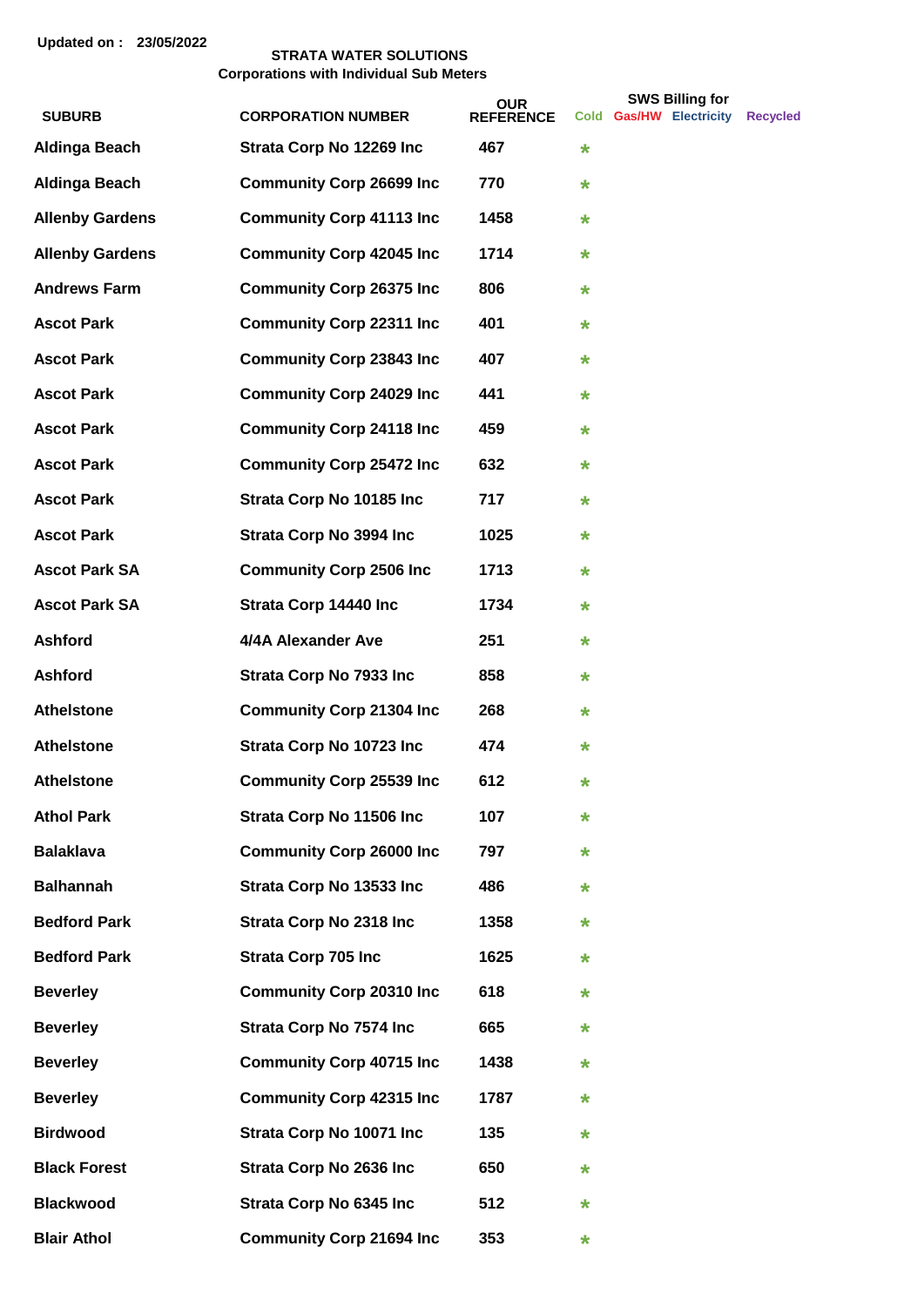|                      |                                  | <b>OUR</b>       |         |        | <b>SWS Billing for</b>  |                 |
|----------------------|----------------------------------|------------------|---------|--------|-------------------------|-----------------|
| <b>SUBURB</b>        | <b>CORPORATION NUMBER</b>        | <b>REFERENCE</b> |         |        | Cold Gas/HW Electricity | <b>Recycled</b> |
| <b>Bowden</b>        | <b>Community Corp 28412 Inc.</b> | 1330             | $\ast$  | $\ast$ |                         | *               |
| <b>Bowden</b>        | Strata Corp 13823 Inc            | 1770             | $\ast$  |        |                         |                 |
| <b>Brighton</b>      | Strata Corp No 11313 Inc         | 300              | $\ast$  |        |                         |                 |
| <b>Brighton</b>      | Strata Corp No 11664 Inc         | 429              | $\ast$  |        |                         |                 |
| <b>Brighton</b>      | <b>Community Corp 24946 Inc</b>  | 1013             | $\ast$  |        |                         |                 |
| <b>Brighton</b>      | <b>Strata Corp No 4315 Inc</b>   | 1415             | $\ast$  |        |                         |                 |
| <b>Broadview</b>     | <b>Strata Corp 847</b>           | 1655             | $\star$ |        |                         |                 |
| <b>Broadview</b>     | <b>Strata Corp 1172 Inc</b>      | 1711             | $\ast$  |        |                         |                 |
| <b>Brompton</b>      | <b>Community Corp 22683 Inc</b>  | 395              | $\ast$  |        |                         |                 |
| <b>Brompton</b>      | <b>Community Corp 24531 Inc.</b> | 590              | $\ast$  |        |                         |                 |
| <b>Brompton</b>      | Strata Corp No 12169 Inc         | 633              | $\ast$  |        |                         |                 |
| <b>Brompton</b>      | <b>Community Corp 25725 Inc</b>  | 699              | $\ast$  |        |                         |                 |
| <b>Brompton</b>      | <b>Community Corp 25827 Inc.</b> | 700              | $\ast$  |        |                         |                 |
| <b>Brompton</b>      | <b>Community Corp 26154 Inc</b>  | 701              | $\ast$  |        |                         |                 |
| <b>Brompton</b>      | <b>Community Corp 25949 Inc.</b> | 707              | $\ast$  |        |                         |                 |
| <b>Brompton</b>      | <b>Community Corp 26080 Inc</b>  | 716              | $\ast$  |        |                         |                 |
| <b>Brompton</b>      | <b>Community Corp 26728 Inc.</b> | 731              | $\ast$  |        |                         |                 |
| <b>Brompton</b>      | Strata Corp No 10003 Inc         | 774              | $\ast$  |        |                         |                 |
| <b>Brompton</b>      | Strata Corp No 11736 Inc         | 802              | $\ast$  |        |                         |                 |
| <b>Brompton</b>      | <b>Community Corp 26415 Inc</b>  | 844              | $\ast$  |        |                         |                 |
| <b>Brompton</b>      | <b>Community Corp 27079 Inc</b>  | 879              | $\ast$  |        |                         |                 |
| <b>Brompton</b>      | Strata Corp No 12953 Inc         | 1130             | $\ast$  |        |                         |                 |
| <b>Brompton</b>      | <b>Community Corp 27048 Inc</b>  | 1404             | $\ast$  |        |                         |                 |
| <b>Brompton</b>      | <b>Community Corp 40293 Inc</b>  | 1416             | $\ast$  |        |                         |                 |
| <b>Brompton</b>      | <b>Community Corp 25653 Inc</b>  | 1480             | $\ast$  |        |                         |                 |
| <b>Brompton</b>      | <b>Community Corp 27173 Inc</b>  | 1503             | $\star$ |        |                         |                 |
| <b>Brooklyn Park</b> | <b>Community Corp 20526 Inc</b>  | 275              | $\star$ |        |                         |                 |
| <b>Brooklyn Park</b> | Strata Corp No 13720 Inc         | 361              | $\star$ |        |                         |                 |
| <b>Brooklyn Park</b> | Strata Corp No 6068 Inc          | 886              | $\ast$  |        |                         |                 |
| <b>Brooklyn Park</b> | <b>Strata Corp No 2005 Inc</b>   | 1317             | $\ast$  |        |                         |                 |
| <b>Burnside</b>      | <b>Community Corp 24900 Inc</b>  | 714              | $\star$ |        |                         |                 |
| <b>Burnside</b>      | <b>Community Corp 20239 Inc</b>  | 846              | $\ast$  |        |                         |                 |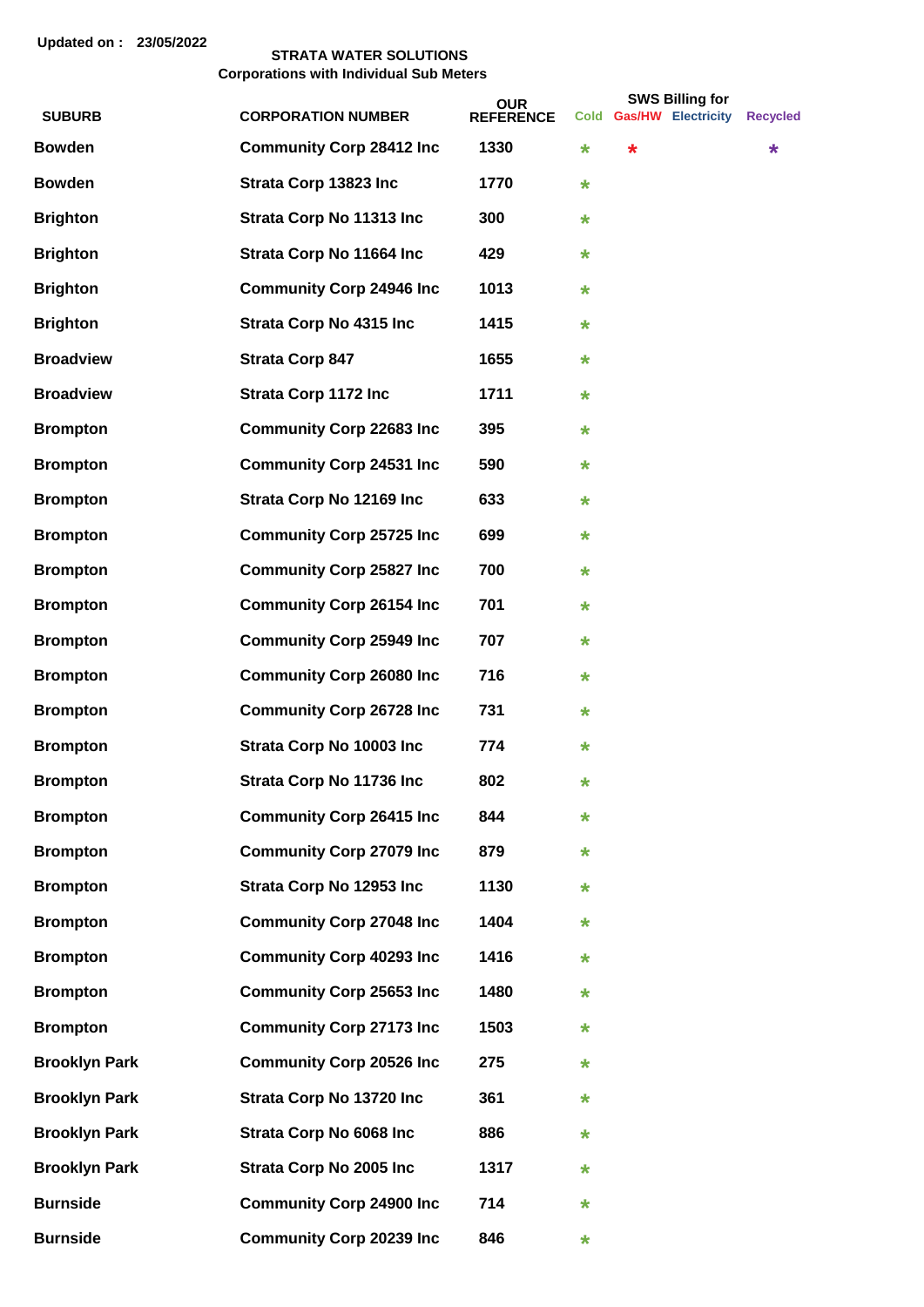|                         |                                  | <b>OUR</b>       |         | <b>SWS Billing for</b>  |                 |
|-------------------------|----------------------------------|------------------|---------|-------------------------|-----------------|
| <b>SUBURB</b>           | <b>CORPORATION NUMBER</b>        | <b>REFERENCE</b> |         | Cold Gas/HW Electricity | <b>Recvcled</b> |
| <b>Camden Park</b>      | Strata Corp No 6692 Inc          | 564              | $\star$ |                         |                 |
| <b>Camden Park</b>      | Strata Corp No 12670 Inc         | 682              | $\star$ |                         |                 |
| <b>Camden Park</b>      | Strata Corp No 12670 Inc         | 683              | $\star$ |                         |                 |
| <b>Camden Park</b>      | <b>Community Corp 41842 Inc</b>  | 1724             | $\star$ |                         |                 |
| <b>Camden Park</b>      | Strata Corp 14254 Inc            | 1757             | $\ast$  |                         |                 |
| Campbelltown            | <b>Community Corp 22269 Inc</b>  | 325              | $\ast$  |                         |                 |
| Campbelltown            | <b>Strata Corp No 5847 Inc</b>   | 479              | $\ast$  |                         |                 |
| Campbelltown            | 9 Victor St                      | 639              | $\ast$  |                         |                 |
| Campbelltown            | <b>Community Corp 20850 Inc</b>  | 994              | $\ast$  |                         |                 |
| Campbelltown            | <b>Community Corp 22226 Inc.</b> | 1340             | $\star$ |                         |                 |
| Campbelltown            | <b>Community Corp 6657 Inc.</b>  | 1375             | $\star$ |                         |                 |
| Campbelltown            | <b>Strata Corp 1322 Inc</b>      | 1419             | $\star$ |                         |                 |
| Campbelltown            | <b>Strata Corp No 1872 Inc.</b>  | 1643             | $\ast$  |                         |                 |
| Cheltenham              | Strata Corp No 12544 Inc         | 645              | $\star$ |                         |                 |
| <b>Christies Beach</b>  | <b>Community Corp 23136 Inc</b>  | 45               | $\star$ |                         |                 |
| <b>Christies Beach</b>  | Strata Corp No 13162 Inc         | 850              | $\ast$  |                         |                 |
| Clapham                 | <b>Community Corp 28281 Inc</b>  | 1057             | $\ast$  |                         |                 |
| <b>Clarence Gardens</b> | <b>Strata Corp No 5168 Inc</b>   | 585              | $\star$ |                         |                 |
| <b>Clarence Gardens</b> | 38-46 Winston Ave                | 732              | $\star$ |                         |                 |
| <b>Clearview</b>        | <b>Community Corp 25093 Inc</b>  | 593              | $\star$ |                         |                 |
| <b>Clearview</b>        | <b>Strata Corp No 6910 Inc</b>   | 1084             | $\ast$  |                         |                 |
| <b>Clovelly Park</b>    | Strata Corp No 13915 Inc         | 292              | $\ast$  |                         |                 |
| <b>Clovelly Park</b>    | <b>Community Corp 20832 Inc</b>  | 307              | $\ast$  |                         |                 |
| <b>Clovelly Park</b>    | Strata Corp No 6059 Inc          | 327              | $\star$ |                         |                 |
| <b>Clovelly Park</b>    | <b>Community Corp 21808 Inc</b>  | 706              | $\ast$  |                         |                 |
| <b>Clovelly Park</b>    | Strata Corp No 11949 Inc         | 789              | $\ast$  |                         |                 |
| <b>Collinswood</b>      | <b>Strata Corp No 3817 Inc.</b>  | 736              | $\star$ |                         |                 |
| <b>Collinswood</b>      | <b>Strata Corp 3275 Inc</b>      | 1464             | $\star$ |                         |                 |
| <b>Collinswood</b>      | <b>Community Corp 40867 Inc</b>  | 1479             | $\ast$  |                         |                 |
| Cowandilla              | <b>Strata Corp No 2553 Inc</b>   | 914              | $\ast$  |                         |                 |
| Craigmore               | <b>Community Corp 23223 Inc.</b> | 781              | $\ast$  |                         |                 |
| <b>Croydon Park</b>     | <b>Community Corp 42125 Inc</b>  | 1760             | $\star$ |                         |                 |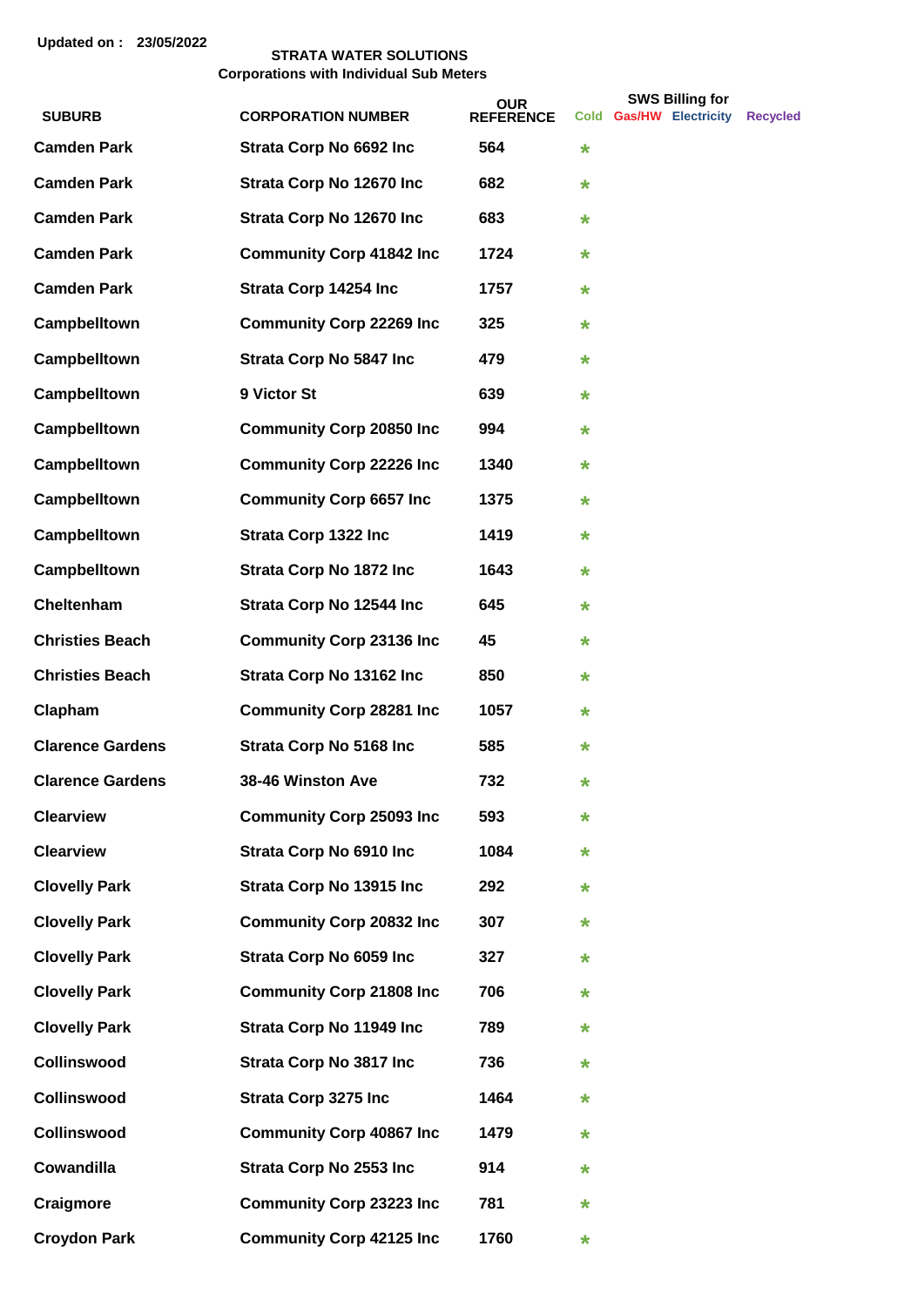|                                         |                                  | <b>OUR</b>              |         | <b>SWS Billing for</b>  |                 |
|-----------------------------------------|----------------------------------|-------------------------|---------|-------------------------|-----------------|
| <b>SUBURB</b><br><b>Cumberland Park</b> | <b>CORPORATION NUMBER</b>        | <b>REFERENCE</b><br>892 |         | Cold Gas/HW Electricity | <b>Recycled</b> |
|                                         | Strata Corp No 13180 Inc         |                         | $\star$ |                         |                 |
| <b>Cumberland Park</b>                  | <b>Strata Corp No 203 Inc.</b>   | 1359                    | $\star$ |                         |                 |
| <b>Cumberland Park</b>                  | Strata Corp 13898 Inc            | 1546                    | $\star$ |                         |                 |
| <b>Cumberland Pk</b>                    | Strata Corp No 12686 Inc         | 128                     | $\star$ |                         |                 |
| <b>Cummins(Hd Cummins)</b>              | Sec 62 Cummins (Hd Cummin        | 638                     | $\star$ |                         |                 |
| <b>Daw Park</b>                         | <b>Strata Corp No 3542 Inc.</b>  | 323                     | $\star$ |                         |                 |
| Daw Park                                | <b>Strata Corp No 261 Inc.</b>   | 382                     | $\star$ |                         |                 |
| Daw Park                                | <b>Strata Corp 4001 Inc</b>      | 1726                    | $\star$ |                         |                 |
| <b>Dernancourt</b>                      | <b>Community Corp 21929 Inc</b>  | 867                     | $\star$ |                         |                 |
| <b>Dernancourt</b>                      | <b>Community Corp 26802 Inc</b>  | 1036                    | $\star$ |                         |                 |
| <b>Devon Park</b>                       | <b>Strata Corp No 5257 Inc.</b>  | 815                     | $\star$ |                         |                 |
| <b>Devon Park</b>                       | <b>Community Corp 25085 Inc</b>  | 1145                    | $\star$ |                         |                 |
| <b>Dover Gardens</b>                    | <b>Community Corp 23844 Inc.</b> | 437                     | $\star$ |                         |                 |
| <b>Dover Gardens</b>                    | <b>Community Corp 23845 Inc.</b> | 438                     | $\star$ |                         |                 |
| <b>Dover Gardens</b>                    | <b>Community Corp 24061 Inc.</b> | 443                     | $\star$ |                         |                 |
| <b>Dulwich</b>                          | <b>Strata Corp 2851 Inc</b>      | 1731                    | $\star$ |                         |                 |
| <b>Edwardstown</b>                      | <b>Community Corp 21083 Inc.</b> | 262                     | $\star$ |                         |                 |
| Edwardstown                             | <b>Strata Corp No 1222 Inc.</b>  | 953                     | *       |                         |                 |
| <b>Edwardstown</b>                      | Corp No 11105 Inc                | 1339                    | *       |                         |                 |
| Elizabeth                               | Strata Corp No 14381 Inc         | 234                     |         |                         |                 |
| <b>Elizabeth Park</b>                   | <b>Community Corp 27194 Inc</b>  | 823                     | $\star$ |                         |                 |
| <b>Elizabeth South</b>                  | <b>Community Corp 22681 Inc</b>  | 1491                    | *       |                         |                 |
| <b>Encounter Bay</b>                    | <b>Community Corp 23211 Inc</b>  | 393                     | *       |                         |                 |
| <b>Encounter Bay</b>                    | <b>Community Corp 23210 Inc</b>  | 484                     | *       |                         |                 |
| <b>Encounter Bay</b>                    | <b>Community Corp 25636 Inc</b>  | 720                     | *       |                         |                 |
| <b>Enfield</b>                          | <b>Community Corp 20088 Inc</b>  | 286                     | $\star$ |                         |                 |
| <b>Enfield</b>                          | Strata Corp No 13093 Inc         | 309                     | *       |                         |                 |
| <b>Enfield</b>                          | Strata Corp No 13267 Inc         | 342                     | *       |                         |                 |
| <b>Enfield</b>                          | <b>Community Corp 28014 Inc</b>  | 987                     | *       |                         |                 |
| <b>Ethelton</b>                         | <b>Community Corp 23350 Inc</b>  | 423                     | *       |                         |                 |
| <b>Ethelton</b>                         | Strata Corp No 11013 Inc         | 490                     | $\star$ |                         |                 |
| <b>Ethelton</b>                         | <b>Strata Corp No 8021 Inc.</b>  | 752                     | *       |                         |                 |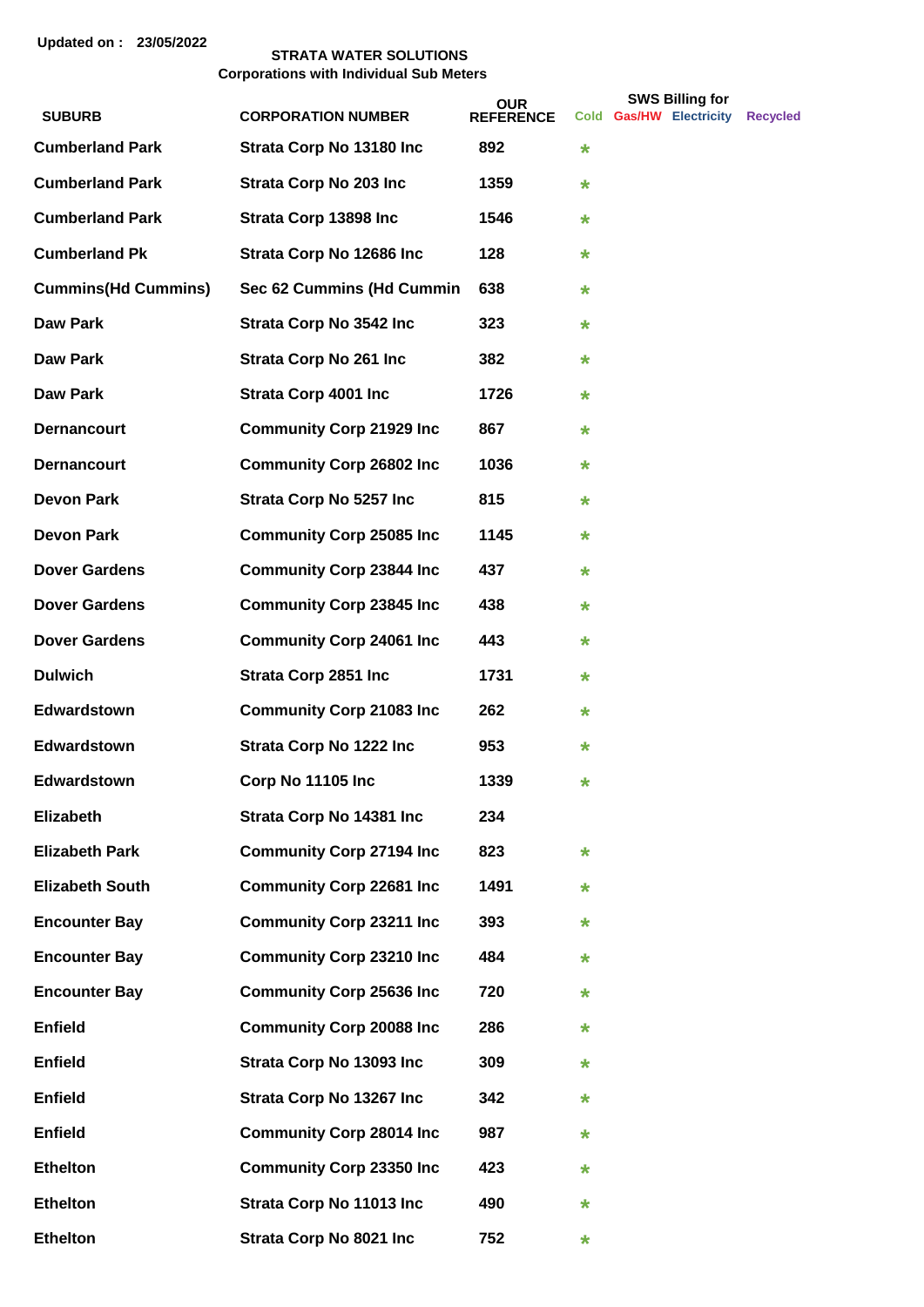|                       |                                  | <b>OUR</b>       |         | <b>SWS Billing for</b>  |                 |
|-----------------------|----------------------------------|------------------|---------|-------------------------|-----------------|
| <b>SUBURB</b>         | <b>CORPORATION NUMBER</b>        | <b>REFERENCE</b> |         | Cold Gas/HW Electricity | <b>Recycled</b> |
| <b>Evanston</b>       | <b>Community Corp 24651 Inc</b>  | 604              | $\star$ |                         |                 |
| <b>Evanston Park</b>  | <b>Community Corp 22322 Inc.</b> | 805              | $\star$ |                         |                 |
| <b>Exeter</b>         | <b>Strata Corp No 2596 Inc.</b>  | 485              | $\star$ |                         |                 |
| <b>Felixstow</b>      | <b>Community Corp 22643 Inc.</b> | 877              | *       |                         |                 |
| <b>Ferryden Park</b>  | Strata Corp No 12208 Inc         | 523              | *       |                         |                 |
| <b>Ferryden Park</b>  | 170A Days Road                   | 1653             | *       |                         |                 |
| <b>Findon</b>         | Strata Corp No 13558 Inc         | 227              | $\star$ |                         |                 |
| <b>Findon</b>         | <b>Strata Corp No 3044 Inc.</b>  | 348              | *       |                         |                 |
| <b>Findon</b>         | Strata Corp No 13679 Inc         | 873              | *       |                         |                 |
| <b>Findon</b>         | <b>Community Corp 28051 Inc</b>  | 1127             | $\star$ |                         |                 |
| <b>Findon</b>         | <b>Strata Corp 1324 Inc</b>      | 1455             | $\star$ |                         |                 |
| Findon                | <b>Community Corp 27280 Inc</b>  | 1522             | *       |                         |                 |
| <b>Findon</b>         | <b>Community Corp 40262 Inc.</b> | 1576             | *       |                         |                 |
| <b>Forestville</b>    | <b>Strata Corp No 4698 Inc.</b>  | 257              | *       |                         |                 |
| <b>Forestville</b>    | <b>Strata Corp No 3803 Inc</b>   | 1049             | *       |                         |                 |
| <b>Frewville</b>      | <b>Strata Corp No 5163 Inc</b>   | 569              | $\star$ |                         |                 |
| <b>Frewville</b>      | Strata Corp No 11867 Inc         | 988              | *       |                         |                 |
| <b>Frewville</b>      | Strata Corp 13120 Inc            | 1605             | $\star$ |                         |                 |
| <b>Fulham Gardens</b> | <b>Community Corp 21965 Inc</b>  | 362              | *       |                         |                 |
| <b>Fulham Gardens</b> | <b>Strata Corp No 7280 Inc</b>   | 791              | *       |                         |                 |
| <b>Fulham Gardens</b> | <b>Community Corp 27152 Inc</b>  | 1159             | *       |                         |                 |
| <b>Fulham Gardens</b> | <b>Community Corp 40278 Inc</b>  | 1468             | *       |                         |                 |
| Gawler                | Strata Corp No 10120 Inc         | 447              | *       |                         |                 |
| Gawler                | <b>Strata Corp No 3294 Inc.</b>  | 786              | *       |                         |                 |
| <b>Gilberton</b>      | Strata Corp 10565 Inc            | 1602             | *       |                         |                 |
| Glandore              | <b>Strata Corp No 6246 Inc.</b>  | 1046             | *       |                         |                 |
| Glandore              | Strata Corp 3623 Inc             | 1432             | *       |                         |                 |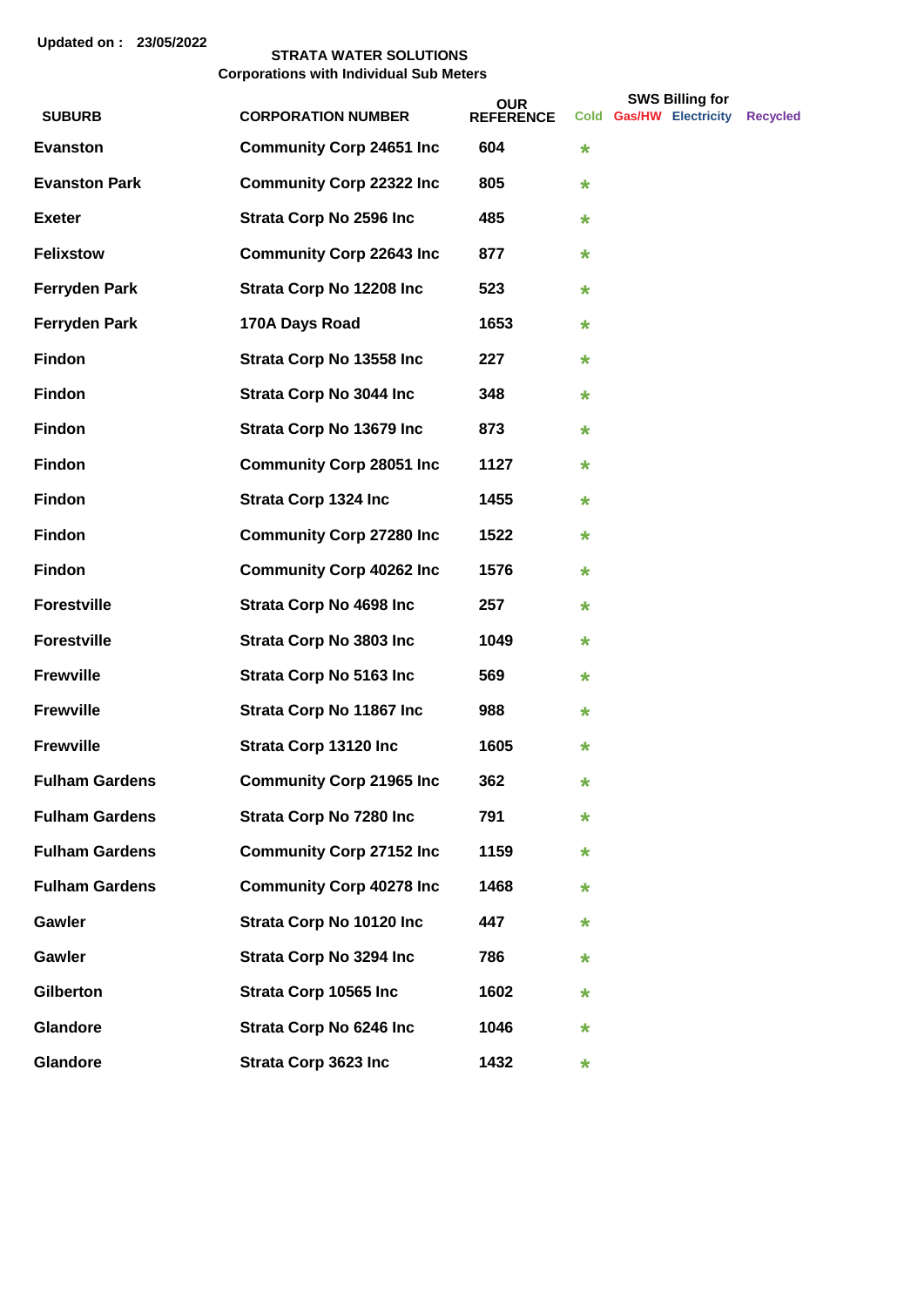|                         |                                  | <b>OUR</b>       |   | <b>SWS Billing for</b>  |          |
|-------------------------|----------------------------------|------------------|---|-------------------------|----------|
| <b>SUBURB</b>           | <b>CORPORATION NUMBER</b>        | <b>REFERENCE</b> |   | Cold Gas/HW Electricity | Recycled |
| <b>Glenelg East</b>     | <b>Community Corp 22618 Inc</b>  | 291              | * |                         |          |
| <b>Glenelg East</b>     | <b>Strata Corp No 824 Inc.</b>   | 439              | * |                         |          |
| <b>Glenelg East</b>     | <b>Strata Corp No 678 Inc.</b>   | 684              | * |                         |          |
| <b>Glenelg East</b>     | <b>Community Corp 26837 Inc</b>  | 779              | * |                         |          |
| <b>Glenelg East</b>     | <b>Dunbar Tce Moiety</b>         | 1490             | * |                         |          |
| <b>Glenelg East</b>     | <b>Glencourt Pty Ltd</b>         | 1567             | ¥ |                         |          |
| <b>Glenelg East</b>     | <b>Community Corp 41945 Inc.</b> | 1728             | * |                         |          |
| <b>Glenelg North</b>    | <b>Strata Corp No 2999 Inc</b>   | 488              | * |                         |          |
| <b>Glenelg North</b>    | <b>Strata Corp No 1746 Inc</b>   | 513              | * |                         |          |
| <b>Glenelg North</b>    | <b>Community Corp 25549 Inc</b>  | 941              | * |                         |          |
| <b>Glenelg North</b>    | <b>Strata Corp 4853 Inc</b>      | 1058             | * |                         |          |
| Glengowrie              | Strata Corp No 6610 Inc          | 397              | * |                         |          |
| Glengowrie              | <b>Strata Corp No 6279 Inc.</b>  | 652              | * |                         |          |
| Glenside                | Strata Corp No 14112 Inc         | 1304             | * |                         |          |
| Glenunga                | Strata Corp No 11808 Inc         | 493              | * |                         |          |
| Glenunga                | <b>Strata Corp No 5086 Inc</b>   | 1040             | * |                         |          |
| Glenunga                | <b>Strata Corp 2228 Inc</b>      | 1397             | * |                         |          |
| <b>Golden Grove</b>     | Strata Corp No 13517 Inc         | 178              | * |                         |          |
| <b>Golden Grove</b>     | Strata Corp No 13066 Inc         | 263              | * |                         |          |
| <b>Golden Grove</b>     | <b>Community Corp 25852 Inc</b>  | 667              | * |                         |          |
| <b>Golden Grove</b>     | <b>Community Corp 27102 Inc</b>  | 895              | * |                         | *        |
| <b>Golden Grove</b>     | Strata Corp No 11861 Inc         | 939              | * |                         |          |
| <b>Golden Grove</b>     | <b>Community Corp 21835 Inc</b>  | 1114             | * |                         |          |
| <b>Golden Grove</b>     | Strata Corp 13371 Inc            | 1593             | * |                         |          |
| Goodwood                | <b>Community Corp 24317 Inc</b>  | 519              | * |                         |          |
| Goodwood                | <b>Community Corp 20633 Inc</b>  | 729              | * |                         |          |
| Goodwood                | <b>Community Corp 26029 Inc</b>  | 1000             | * |                         |          |
| Grange                  | <b>Community Corp 20735</b>      | 1424             | ¥ |                         |          |
| Grange                  | <b>Strata Corp 2890 Inc</b>      | 1693             | ¥ |                         |          |
| <b>Greenacres</b>       | Strata Corp No 13971 Inc         | 821              | * |                         |          |
| <b>Greenwith</b>        | <b>Community Corp 20787 Inc</b>  | 1587             | * |                         |          |
| <b>Gulfview Heights</b> | Strata Corp No 12299 Inc         | 1003             | * |                         |          |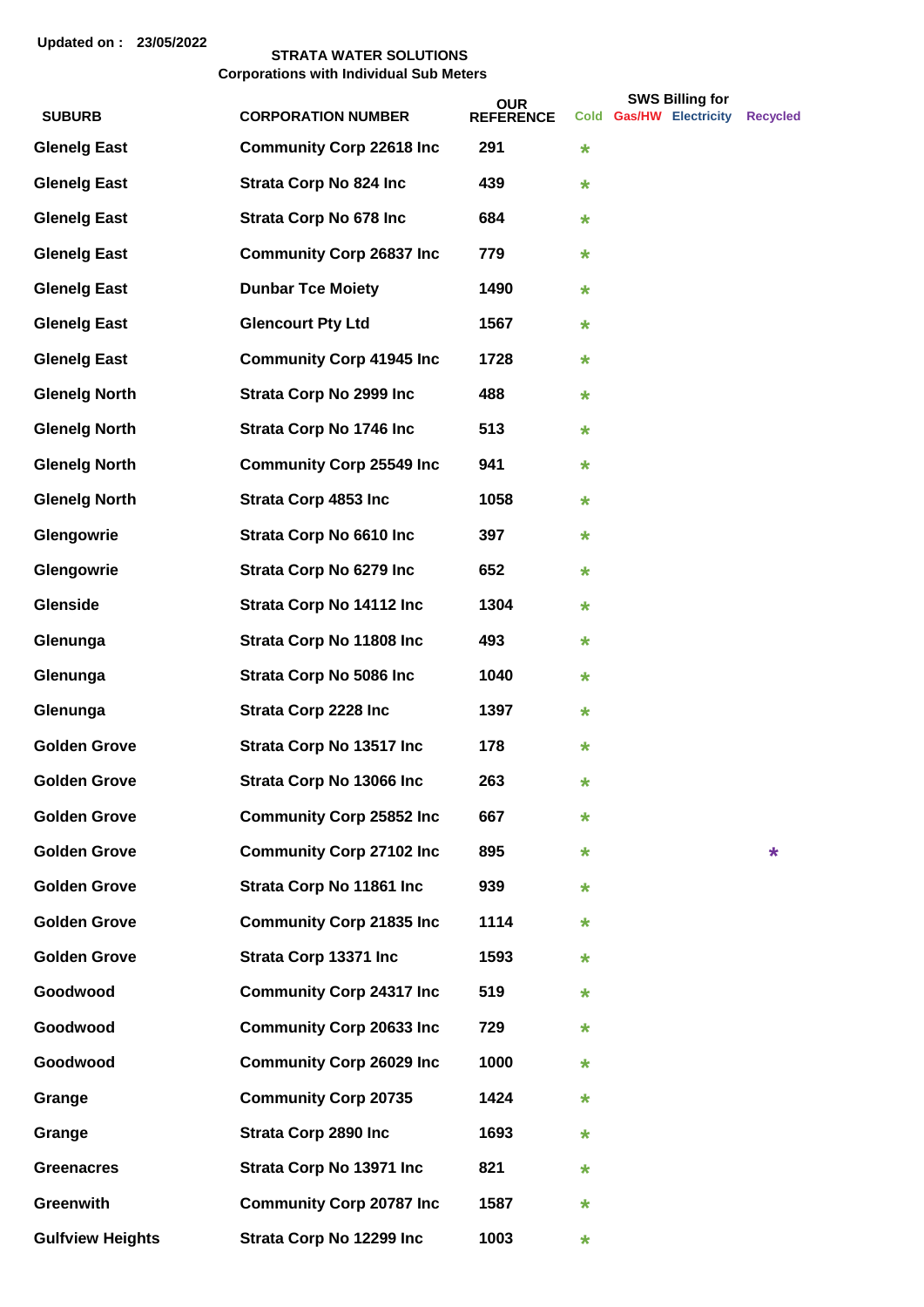|                           |                                  | <b>OUR</b>       |         | <b>SWS Billing for</b>  |                 |
|---------------------------|----------------------------------|------------------|---------|-------------------------|-----------------|
| <b>SUBURB</b>             | <b>CORPORATION NUMBER</b>        | <b>REFERENCE</b> |         | Cold Gas/HW Electricity | <b>Recvcled</b> |
| Hackham                   | <b>Community Corp 23449 Inc</b>  | 616              | $\star$ |                         |                 |
| Hackham                   | <b>Community Corp 21926 Inc</b>  | 780              | *       |                         |                 |
| <b>Hackham</b>            | <b>Community Corp 41915</b>      | 1703             | *       |                         |                 |
| <b>Hallett Cove</b>       | <b>Strata Corp No 7404 Inc</b>   | 76               | *       |                         |                 |
| <b>Hallett Cove</b>       | <b>Strata Corp 7353 Inc</b>      | 1451             | *       |                         |                 |
| <b>Hampstead Gardens</b>  | 38 Orlando Ave                   | 1020             | *       |                         |                 |
| <b>Hampstead Gardens</b>  | <b>Strata Corp 5072 Inc</b>      | 1532             | $\star$ |                         |                 |
| <b>Happy Valley</b>       | <b>Community Corp 25406 Inc</b>  | 1347             | $\star$ |                         |                 |
| <b>Hazelwood Park</b>     | Strata Corp No 11427 Inc         | 72               | *       |                         |                 |
| <b>Hazelwood Park</b>     | <b>Strata Corp No 583 Inc.</b>   | 751              | *       |                         |                 |
| <b>Hazelwood Park</b>     | <b>Strata Corp No 7924 Inc.</b>  | 866              | *       |                         |                 |
| <b>Hazelwood Park</b>     | <b>Strata Corp 152 Inc</b>       | 1652             | *       |                         |                 |
| <b>Hazelwood Park</b>     | <b>Strata Corp 2260 Inc</b>      | 1717             | *       |                         |                 |
| Heathpool                 | <b>Strata Corp No 137 Inc.</b>   | 343              | *       |                         |                 |
| <b>Hectorville</b>        | <b>Strata Corp No 7811 Inc.</b>  | 335              | *       |                         |                 |
| <b>Hectorville</b>        | Strata Corp No 11791 Inc         | 991              | $\star$ |                         |                 |
| <b>Hectorville</b>        | <b>Strata Corp 5786 Inc</b>      | 1398             | *       |                         |                 |
| <b>Hectorville</b>        | <b>Community Corp 40621 Inc.</b> | 1579             | *       |                         |                 |
| Hectorville               | Strata Corp 14179 Inc            | 1580             | $\star$ |                         |                 |
| <b>Henley Beach</b>       | Strata Corp No 12160 Inc         | 315              | *       |                         |                 |
| <b>Henley Beach</b>       | Strata Corp No 11096 Inc         | 503              | *       |                         |                 |
| <b>Henley Beach</b>       | Strata Corp 12311 Inc            | 834              | *       |                         |                 |
| <b>Henley Beach</b>       | Strata Corp 12410 Inc            | 1662             | *       |                         |                 |
| <b>Henley Beach South</b> | <b>Community Corp 25255 Inc</b>  | 696              | *       |                         |                 |
| <b>Henley Beach South</b> | <b>Strata Corp No 289 Inc</b>    | 734              | *       |                         |                 |
| <b>Highbury</b>           | Strata Corp No 6870 Inc          | 138              | *       |                         |                 |
| <b>Highbury</b>           | <b>Strata Corp No 7091 Inc</b>   | 571              | *       |                         |                 |
| <b>Hillcrest</b>          | Strata Corp No 11262 Inc         | 261              | *       |                         |                 |
| <b>Hilton</b>             | <b>Community Corp 21113 Inc</b>  | 1362             | *       |                         |                 |
| Hindmarsh                 | <b>Community Corp 21230 Inc</b>  | 1768             | *       |                         |                 |
| <b>Holden Hill</b>        | <b>Community Corp 27013 Inc</b>  | 963              | *       |                         |                 |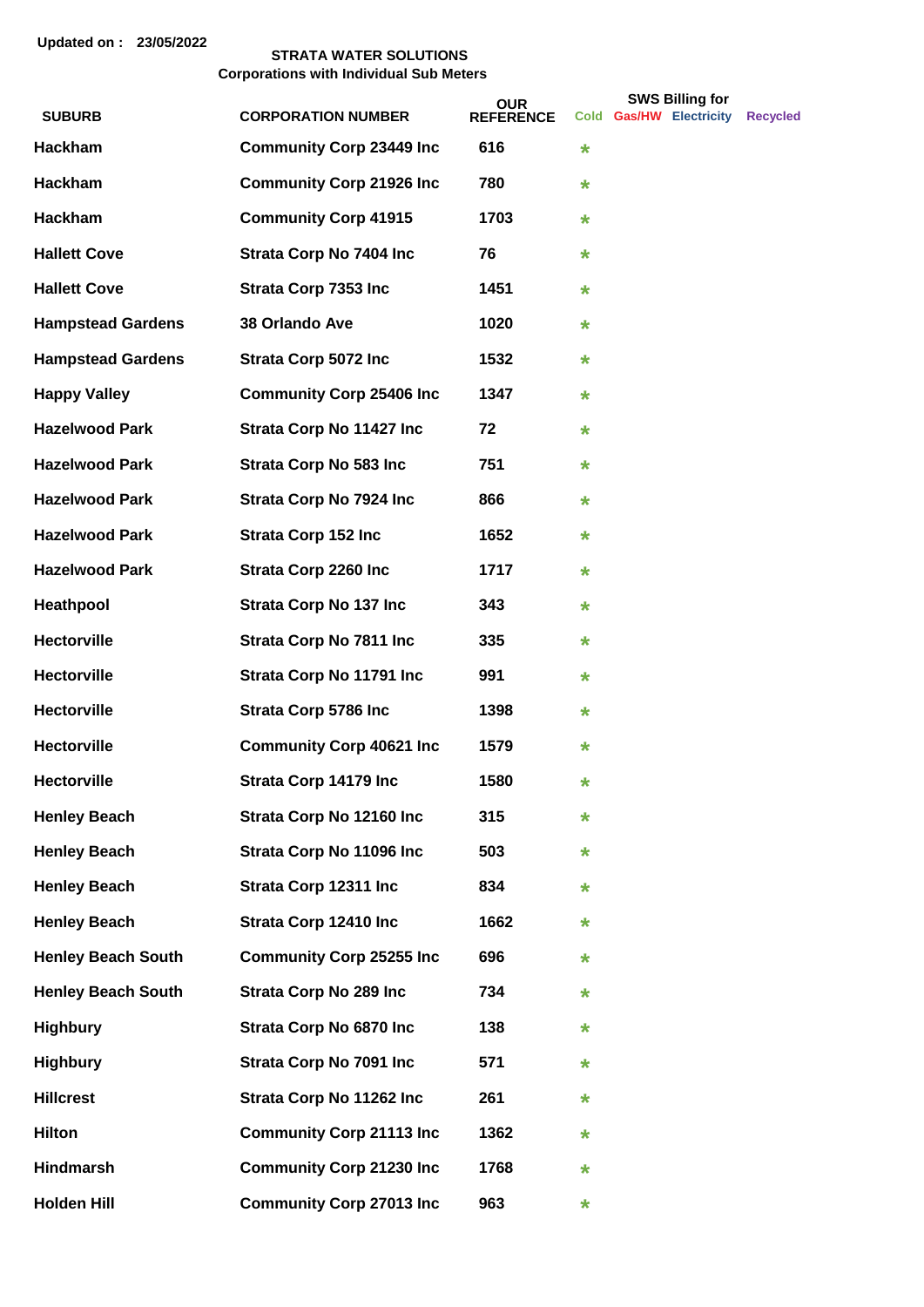|                           |                                  | <b>OUR</b>       |   | <b>SWS Billing for</b>  |          |
|---------------------------|----------------------------------|------------------|---|-------------------------|----------|
| <b>SUBURB</b>             | <b>CORPORATION NUMBER</b>        | <b>REFERENCE</b> |   | Cold Gas/HW Electricity | Recycled |
| <b>Hope Valley</b>        | Strata Corp No 11546 Inc         | 189              | * |                         |          |
| <b>Hope Valley</b>        | <b>Strata Corp No 4387 Inc</b>   | 318              | * |                         |          |
| <b>Hope Valley</b>        | Strata Corp No 13756 Inc         | 709              | * |                         |          |
| <b>Hope Valley</b>        | Strata Corp No 12966 Inc         | 733              | * |                         |          |
| <b>Hope Valley</b>        | Strata Corp No 12398 Inc         | 897              | * |                         |          |
| <b>Hope Valley</b>        | <b>Strata Corp No 7364 Inc.</b>  | 1032             | * |                         |          |
| <b>Hope Valley</b>        | <b>Strata Corp 4489 Inc</b>      | 1678             | * |                         |          |
| <b>Hove</b>               | <b>Community Corp 24300 Inc</b>  | 464              | * |                         |          |
| Hove                      | <b>Strata Corp 2926 Inc</b>      | 1686             | * |                         |          |
| <b>Huntfield Heights</b>  | <b>Community Corp 26930 Inc</b>  | 863              | * |                         |          |
| <b>Huntfield Heights</b>  | <b>Community Corp 25975 Inc</b>  | 885              | * |                         |          |
| Kensington                | <b>Community Corp 20036 Inc.</b> | 120              | * |                         |          |
| Kensington                | <b>Strata Corp No 886 Inc.</b>   | 646              | * |                         |          |
| Kensington                | <b>Strata Corp No 6925 Inc.</b>  | 648              | * |                         |          |
| Kensington                | <b>Strata Corp No 4024 Inc.</b>  | 830              | * |                         |          |
| Kensington                | <b>Strata Corp 5783 Inc</b>      | 1374             | * |                         |          |
| <b>Kensington Gardens</b> | Strata Corp No 00892 Inc         | 813              | * |                         |          |
| <b>Kensington Gardens</b> | <b>Strata Corp No 746 Inc.</b>   | 1071             | * |                         |          |
| <b>Kensington Park</b>    | <b>Strata Corp No 394 Inc</b>    | 1334             | * |                         |          |
| <b>Kent Town</b>          | <b>Community Corp 21407 Inc</b>  | 417              | * |                         |          |
| <b>Kent Town</b>          | <b>Strata Corp No 5597 Inc.</b>  | 476              | * |                         |          |
| <b>Kilburn</b>            | <b>Community Corp 23242 Inc</b>  | 405              | * |                         |          |
| <b>Kilburn</b>            | <b>Strata Corp No 2217 Inc.</b>  | 636              | * |                         |          |
| <b>Kilburn</b>            | <b>Community Corp 27287 Inc</b>  | 911              | * |                         |          |
| <b>Kilburn</b>            | <b>Community Corp 24556 Inc</b>  | 1008             | * |                         |          |
| <b>Kilkenny</b>           | <b>Community Corp 41524</b>      | 1627             | * |                         |          |
| Klemzig                   | Strata Corp No 14456 Inc         | 254              | * |                         |          |
| Klemzig                   | <b>Community Corp 20345 Inc</b>  | 308              | * |                         |          |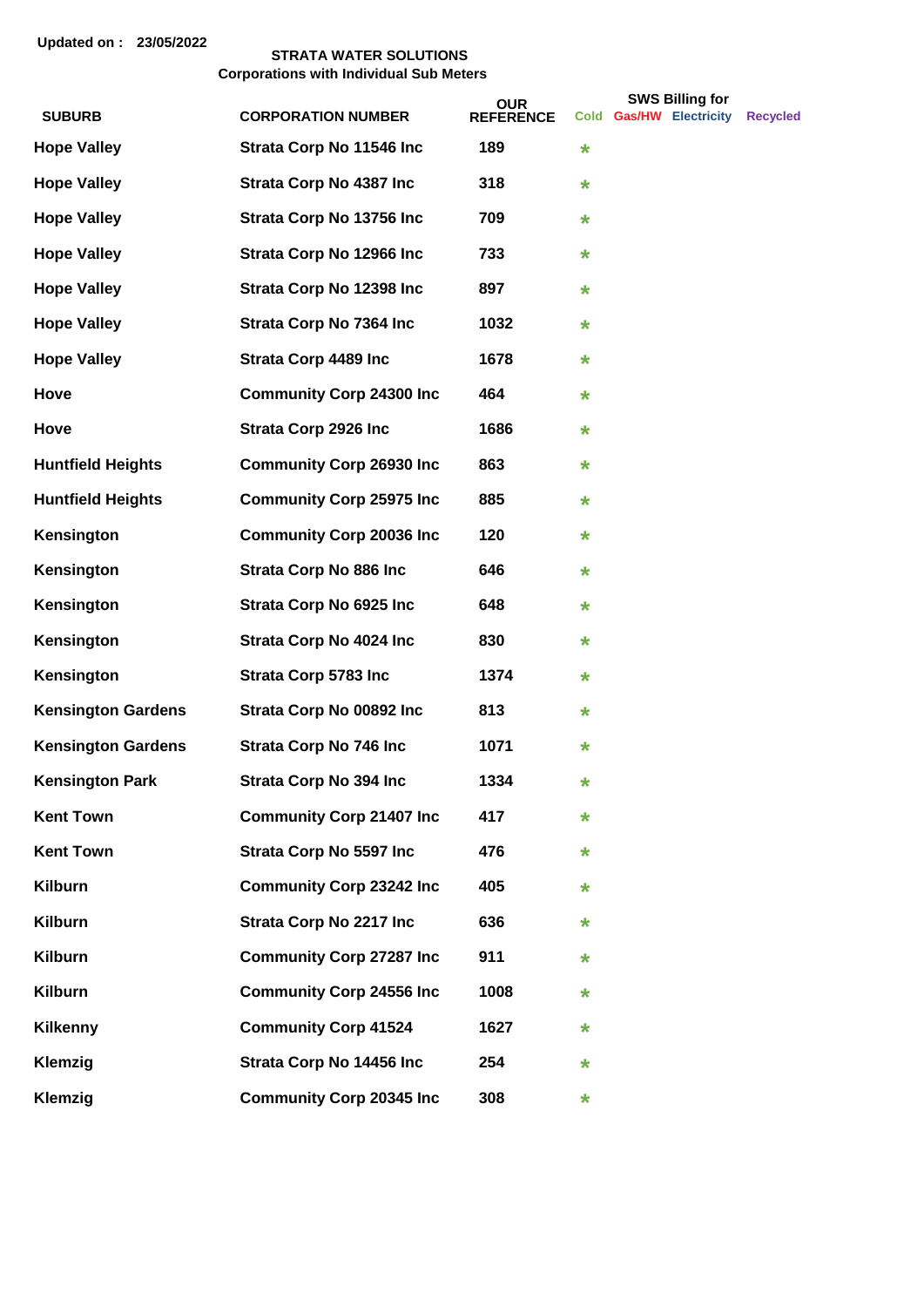|                      |                                  | <b>OUR</b>       |         | <b>SWS Billing for</b>  |                 |
|----------------------|----------------------------------|------------------|---------|-------------------------|-----------------|
| <b>SUBURB</b>        | <b>CORPORATION NUMBER</b>        | <b>REFERENCE</b> |         | Cold Gas/HW Electricity | <b>Recycled</b> |
| <b>Kurralta Park</b> | Strata Corp No 11661 Inc         | 59               | $\star$ |                         |                 |
| <b>Kurralta Park</b> | <b>Community Corp 20124 Inc</b>  | 144              | $\star$ |                         |                 |
| <b>Kurralta Park</b> | <b>Strata Corp No 3843 Inc.</b>  | 427              | $\star$ |                         |                 |
| <b>Kurralta Park</b> | <b>Community Corp 27760 Inc</b>  | 1002             | *       |                         |                 |
| <b>Kurralta Park</b> | Strata Corp 14470 Inc            | 1041             | $\star$ |                         |                 |
| <b>Kurralta Park</b> | <b>Strata Corp 7318 Inc</b>      | 1377             | *       |                         |                 |
| <b>Kurralta Park</b> | Strata Corp 13441                | 1562             | $\star$ |                         |                 |
| <b>Largs Bay</b>     | <b>Strata Corp No 2371 Inc.</b>  | 403              | $\star$ |                         |                 |
| <b>Largs Bay</b>     | <b>Strata Corp No 7489 Inc</b>   | 817              | $\star$ |                         |                 |
| <b>Largs Bay</b>     | Strata Corp No 12266 Inc         | 1110             | $\star$ |                         |                 |
| <b>Largs North</b>   | <b>Community Corp 22082 Inc</b>  | 418              | *       |                         |                 |
| <b>Largs North</b>   | <b>Community Corp 28597 Inc</b>  | 1070             | $\star$ |                         |                 |
| Leabrook             | <b>Community Corp 25713 Inc</b>  | 562              | *       |                         |                 |
| Lightsview           | <b>Community Corp 28641 Inc</b>  | 1461             | *       |                         |                 |
| Lightsview           | <b>Community Corp 28507 Inc.</b> | 1621             | *       |                         |                 |
| <b>Linden Park</b>   | <b>Strata Corp No 2243 Inc</b>   | 1027             | $\star$ |                         |                 |
| <b>Lockleys</b>      | Strata Corp No 13188 Inc         | 849              | *       |                         |                 |
| <b>Lockleys</b>      | Strata Corp No 12301 Inc         | 900              | $\star$ |                         |                 |
| <b>Lockleys</b>      | <b>Strata Corp No 3042 Inc.</b>  | 1309             | *       |                         |                 |
| Lonsdale             | <b>Community Corp 24199 Inc</b>  | 631              | *       |                         |                 |
| Lonsdale             | <b>Community Corp 28439 Inc</b>  | 1079             | *       |                         |                 |
| Loxton               | Strata Corp No 6594 Inc          | 1085             | *       |                         |                 |
| Lyndoch              | <b>Community Corp 26009 Inc</b>  | 1478             | *       |                         |                 |
| Lyndoch              | Strata Corp 14175 Inc            | 1505             | *       |                         |                 |
| <b>Magill</b>        | Strata Corp No 13926 Inc         | 62               | *       |                         |                 |
| <b>Magill</b>        | Strata Corp No 12727 Inc         | 215              | *       |                         |                 |
| <b>Magill</b>        | <b>Community Corp 22075 Inc</b>  | 319              | $\star$ |                         |                 |
| <b>Magill</b>        | <b>Community Corp 22337 Inc</b>  | 419              | *       |                         |                 |
| <b>Magill</b>        | <b>Community Corp 25853 Inc</b>  | 614              | *       |                         |                 |
| <b>Magill</b>        | Strata Corp No 12473 Inc         | 688              | *       |                         |                 |
| <b>Magill</b>        | <b>Community Corp 21014 Inc</b>  | 874              | *       |                         |                 |
| <b>Magill</b>        | <b>Strata Corp No 7164 Inc</b>   | 958              | *       |                         |                 |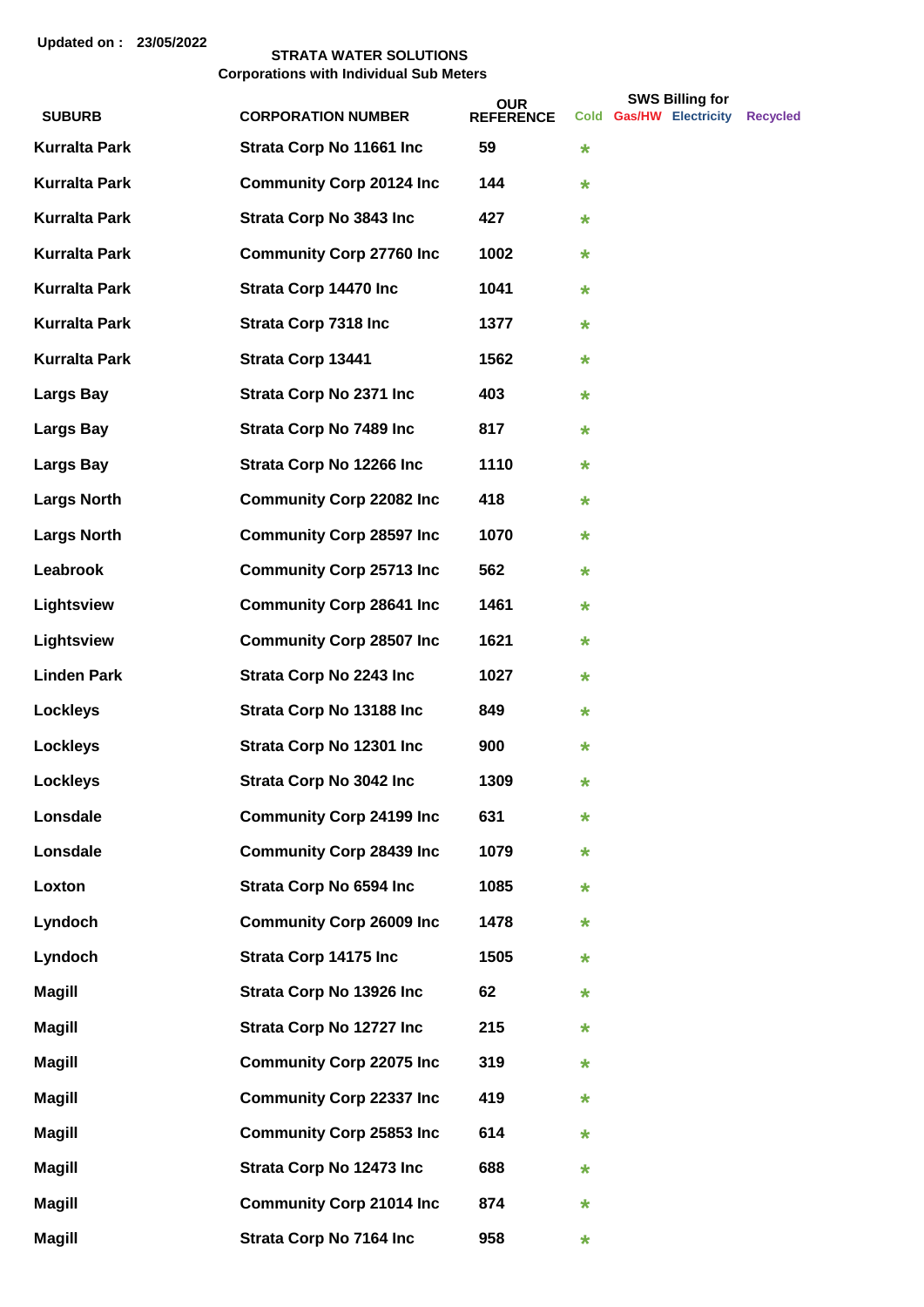|                       |                                 | <b>OUR</b>       | <b>SWS Billing for</b> |  |                         |                 |
|-----------------------|---------------------------------|------------------|------------------------|--|-------------------------|-----------------|
| <b>SUBURB</b>         | <b>CORPORATION NUMBER</b>       | <b>REFERENCE</b> |                        |  | Cold Gas/HW Electricity | <b>Recycled</b> |
| <b>Mallala</b>        | <b>Community Corp 27154 Inc</b> | 1102             | $\star$                |  |                         |                 |
| <b>Malvern</b>        | <b>Strata Corp No 2361 Inc</b>  | 378              | $\star$                |  |                         |                 |
| <b>Malvern</b>        | <b>Strata Corp No 2889 Inc</b>  | 926              | $\star$                |  |                         |                 |
| <b>Mansfield Park</b> | <b>Strata Corp No 3115 Inc</b>  | 192              | $\star$                |  |                         |                 |
| <b>Mansfield Park</b> | <b>Strata Corp 6849 Inc</b>     | 1407             | $\star$                |  |                         |                 |
| <b>Marden</b>         | <b>Strata Corp 4295 Inc</b>     | 1399             | *                      |  |                         |                 |
| <b>Marden</b>         | <b>Community Corp 41284 Inc</b> | 1603             | $\star$                |  |                         |                 |
| <b>Marino</b>         | Strata Corp 11324 Inc           | 1549             | $\star$                |  |                         |                 |
| <b>Marion</b>         | <b>Strata Corp No 1489 Inc</b>  | 1526             | $\star$                |  |                         |                 |
| <b>Marion</b>         | <b>Community Corp 40916 Inc</b> | 1656             | *                      |  |                         |                 |
| <b>Marleston</b>      | Strata Corp No 11507 Inc        | 535              | $\star$                |  |                         |                 |
| <b>Marleston</b>      | <b>Strata Corp No 3955 Inc</b>  | 1066             | $\star$                |  |                         |                 |
| <b>Marleston</b>      | <b>Strata Corp 6144 Inc</b>     | 1680             | $\star$                |  |                         |                 |
| <b>Marryatville</b>   | <b>Strata Corp No 2438 Inc</b>  | 730              | $\star$                |  |                         |                 |
| <b>Marryatville</b>   | <b>Strata Corp No 2771 Inc</b>  | 1414             | $\star$                |  |                         |                 |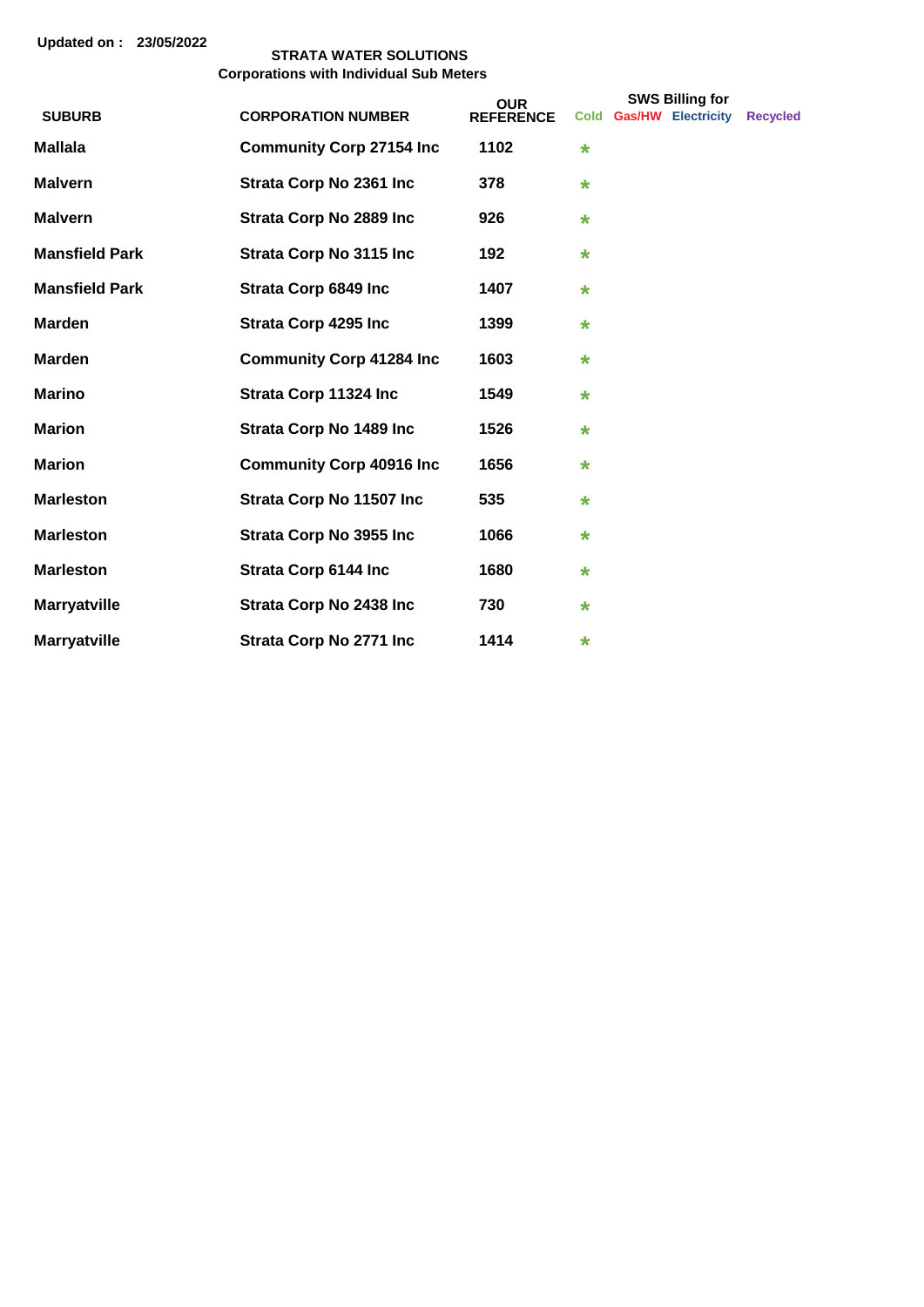| <b>SUBURB</b>       | <b>CORPORATION NUMBER</b>        | <b>OUR</b><br><b>REFERENCE</b> |         |         | <b>SWS Billing for</b><br>Cold Gas/HW Electricity | <b>Recycled</b> |
|---------------------|----------------------------------|--------------------------------|---------|---------|---------------------------------------------------|-----------------|
| <b>Mawson Lakes</b> | <b>Community Corp 20490 Inc</b>  | 339                            | $\star$ |         |                                                   |                 |
| <b>Mawson Lakes</b> | <b>Community Corp 26364 Inc</b>  | 630                            | *       | $\star$ |                                                   |                 |
| <b>Mawson Lakes</b> | <b>Trinity Green- Lend Lease</b> | 659                            | *       |         |                                                   | $\star$         |
| <b>Mawson Lakes</b> | <b>Trinity Green- Lend Lease</b> | 662                            | *       |         |                                                   | *               |
| <b>Mawson Lakes</b> | <b>Trinity Green- Lend Lease</b> | 663                            | $\star$ |         |                                                   | $\star$         |
| <b>Mawson Lakes</b> | <b>Trinity Green- Lend Lease</b> | 664                            | *       |         |                                                   | *               |
| <b>Mawson Lakes</b> | 32-36 Metro Parade               | 708                            | $\star$ |         |                                                   | $\star$         |
| <b>Mawson Lakes</b> | <b>Community Corp 25675 Inc</b>  | 768                            | $\star$ |         |                                                   | *               |
| <b>Mawson Lakes</b> | <b>Community Corp 26383 Inc</b>  | 804                            | $\star$ |         |                                                   | $\star$         |
| <b>Mawson Lakes</b> | <b>Community Corp 26676 Inc</b>  | 826                            | $\star$ |         |                                                   | $\star$         |
| <b>Mawson Lakes</b> | <b>Community Corp 25751 Inc</b>  | 831                            | *       |         |                                                   | $\star$         |
| <b>Mawson Lakes</b> | <b>Community Corp 27620 Inc</b>  | 836                            | *       |         |                                                   | $\star$         |
| <b>Mawson Lakes</b> | <b>Community Corp 27613 Inc</b>  | 837                            | *       |         |                                                   | *               |
| <b>Mawson Lakes</b> | <b>Community Corp 27112 Inc</b>  | 841                            | $\star$ |         |                                                   | $\star$         |
| <b>Mawson Lakes</b> | <b>Community Corp 26463 Inc</b>  | 842                            | *       |         |                                                   | *               |
| <b>Mawson Lakes</b> | <b>Community Corp 27223 Inc</b>  | 901                            | *       |         |                                                   | *               |
| <b>Mawson Lakes</b> | <b>Community Corp 27799 Inc</b>  | 933                            | *       |         |                                                   | *               |
| <b>Mawson Lakes</b> | <b>Community Corp 27518 Inc</b>  | 967                            | $\star$ |         |                                                   | *               |
| <b>Mawson Lakes</b> | <b>Community Corp 25980 Inc</b>  | 973                            | *       |         |                                                   | *               |
| <b>Mawson Lakes</b> | <b>Community Corp 28307 Inc</b>  | 1005                           | $\star$ | *       |                                                   |                 |
| <b>Mawson Lakes</b> | <b>Community Corp 26732 Inc</b>  | 1006                           | *       |         |                                                   | $\star$         |
| <b>Mawson Lakes</b> | <b>Community Corp 26947 Inc</b>  | 1062                           | *       |         |                                                   | *               |
| <b>Mawson Lakes</b> | <b>Community Corp 22156 Inc</b>  | 1074                           | *       |         |                                                   |                 |
| <b>Mawson Lakes</b> | <b>Community Corp 27476 Inc</b>  | 1082                           | *       |         |                                                   | *               |
| <b>Mawson Lakes</b> | <b>Community Corp 27499 Inc</b>  | 1094                           | *       |         |                                                   | *               |
| <b>Mawson Lakes</b> | <b>Community Corp 27809 Inc</b>  | 1118                           | *       |         |                                                   | *               |
| <b>Mawson Lakes</b> | <b>Community Corp 27966 Inc</b>  | 1124                           | *       |         |                                                   | *               |
| <b>Mawson Lakes</b> | <b>Community Corp 27764 Inc</b>  | 1450                           | *       |         |                                                   | *               |
| <b>Mawson Lakes</b> | <b>Community Corp 40394 Inc</b>  | 1498                           | *       |         |                                                   | *               |
|                     |                                  |                                |         |         |                                                   |                 |
| <b>Mawson Lakes</b> | <b>Community Corp 26474 Inc</b>  | 1601                           | *       |         |                                                   |                 |
| <b>Mawson Lakes</b> | <b>Community Corp 26308 Inc</b>  | 1651                           | *       |         |                                                   |                 |
| <b>Mawson Lakes</b> | <b>TGRV</b>                      | 1802                           | *       |         |                                                   |                 |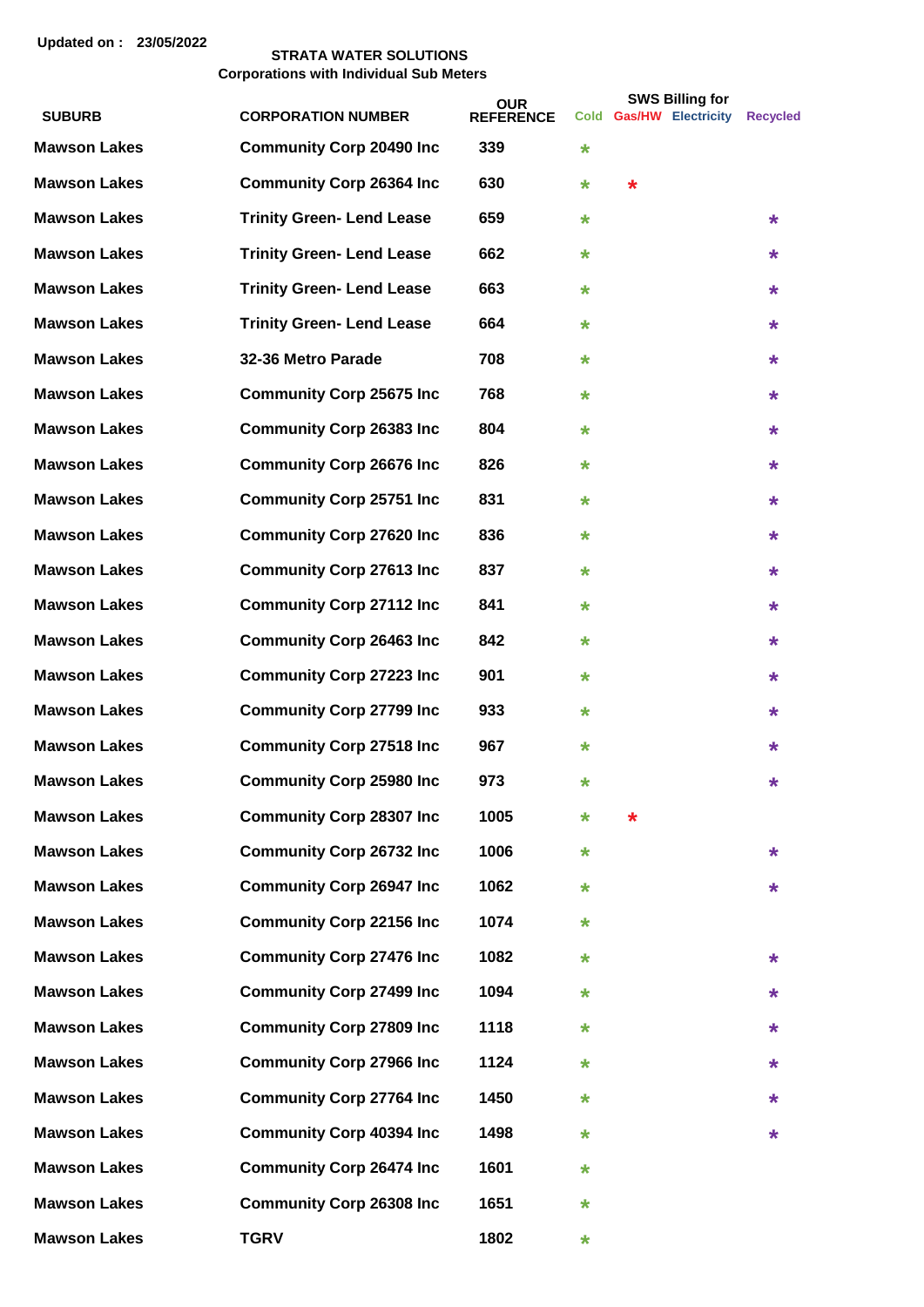|                      |                                 | <b>OUR</b>       | <b>SWS Billing for</b><br>Cold Gas/HW Electricity |  |  |                 |
|----------------------|---------------------------------|------------------|---------------------------------------------------|--|--|-----------------|
| <b>SUBURB</b>        | <b>CORPORATION NUMBER</b>       | <b>REFERENCE</b> |                                                   |  |  | <b>Recycled</b> |
| <b>McLaren Vale</b>  | <b>Community Corp 22948 Inc</b> | 521              | *                                                 |  |  |                 |
| <b>McLaren Vale</b>  | Strata Corp No 12444 Inc        | 528              | *                                                 |  |  |                 |
| <b>Mile End</b>      | <b>Community Corp 20848 Inc</b> | 583              | *                                                 |  |  |                 |
| <b>Mile End</b>      | <b>Strata Corp No 7804 Inc</b>  | 771              | *                                                 |  |  |                 |
| <b>Mile End</b>      | <b>Strata Corp 4596 Inc</b>     | 1310             | $\star$                                           |  |  |                 |
| <b>Mile End</b>      | Strata Corp 10294 Inc           | 1669             | *                                                 |  |  |                 |
| <b>Mile End</b>      | 3/3A Dew St                     | 1748             | $\star$                                           |  |  |                 |
| <b>Mile End</b>      | 175 Henley Beach Rd             | 1788             | *                                                 |  |  |                 |
| <b>Millswood</b>     | Strata Corp No 6592 Inc         | 1080             | *                                                 |  |  |                 |
| <b>Mitchell Park</b> | <b>Community Corp 22177 Inc</b> | 369              | *                                                 |  |  |                 |
| <b>Mitchell Park</b> | <b>Community Corp 21582 Inc</b> | 534              | *                                                 |  |  |                 |
| <b>Mitchell Park</b> | <b>Community Corp 20160 Inc</b> | 1421             | *                                                 |  |  |                 |
| <b>Mitchell Park</b> | Strata Corp 1729 Inc            | 1427             | *                                                 |  |  |                 |
| <b>Mitchell Park</b> | <b>Strata Corp 1676 Inc</b>     | 1759             | *                                                 |  |  |                 |
| <b>Moana</b>         | <b>Community Corp 21721 Inc</b> | 250              | *                                                 |  |  |                 |
| Moana                | <b>Strata Corp No 4275 Inc</b>  | 266              | *                                                 |  |  |                 |
| <b>Moana</b>         | Strata Corp No 11152 Inc        | 862              | *                                                 |  |  |                 |
| <b>Modbury</b>       | Strata Corp 6336 Inc            | 1391             | *                                                 |  |  |                 |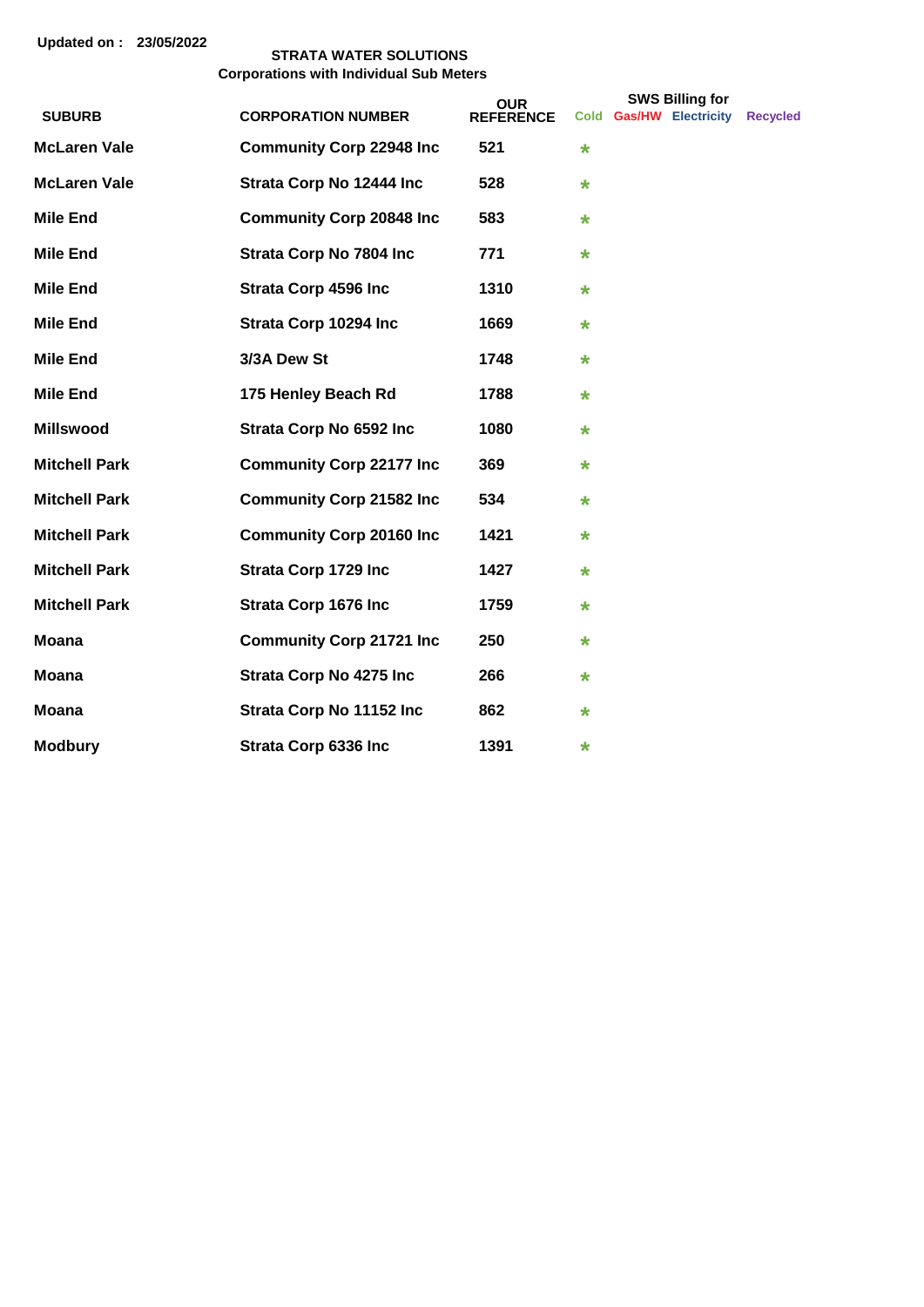|                      |                                  | <b>OUR</b>       |         | <b>SWS Billing for</b>  |                 |
|----------------------|----------------------------------|------------------|---------|-------------------------|-----------------|
| <b>SUBURB</b>        | <b>CORPORATION NUMBER</b>        | <b>REFERENCE</b> |         | Cold Gas/HW Electricity | <b>Recvcled</b> |
| <b>Morphett Vale</b> | <b>Community Corp 21159 Inc</b>  | 316              | $\star$ |                         |                 |
| <b>Morphett Vale</b> | Strata Corp No 6401 Inc          | 371              | $\ast$  |                         |                 |
| <b>Morphett Vale</b> | <b>Community Corp 23241 Inc</b>  | 376              | $\ast$  |                         |                 |
| <b>Morphett Vale</b> | Strata Corp No 11729 Inc         | 420              | $\ast$  |                         |                 |
| <b>Morphett Vale</b> | <b>Community Corp 21823 Inc</b>  | 448              | $\ast$  |                         |                 |
| <b>Morphett Vale</b> | <b>Community Corp 24167 Inc</b>  | 454              | $\ast$  |                         |                 |
| <b>Morphett Vale</b> | <b>Community Corp 24276 Inc</b>  | 457              | $\ast$  |                         |                 |
| <b>Morphett Vale</b> | <b>7 Dalkeith Avenue</b>         | 546              | $\ast$  |                         |                 |
| <b>Morphett Vale</b> | Strata Corp No 14264 Inc         | 603              | $\ast$  |                         |                 |
| <b>Morphett Vale</b> | <b>Community Corp 27599 Inc</b>  | 919              | $\ast$  |                         |                 |
| <b>Morphett Vale</b> | Strata Corp No 11030 Inc         | 929              | $\star$ |                         |                 |
| <b>Morphett Vale</b> | Strata Corp No 11589 Inc         | 955              | $\ast$  |                         |                 |
| <b>Morphett Vale</b> | Strata Corp No 11381 Inc         | 983              | $\ast$  |                         |                 |
| <b>Morphett Vale</b> | Strata Corp No 11696 Inc         | 984              | $\ast$  |                         |                 |
| <b>Morphett Vale</b> | <b>Community Corp 28328 Inc.</b> | 1063             | $\ast$  |                         |                 |
| <b>Morphett Vale</b> | <b>Community Corp 40146 Inc</b>  | 1413             | $\ast$  |                         |                 |
| <b>Morphett Vale</b> | <b>Community Corp 40592 Inc</b>  | 1509             | $\ast$  |                         |                 |
| <b>Morphett Vale</b> | <b>Community Corp 41168 Inc</b>  | 1554             | $\star$ |                         |                 |
| <b>Morphettville</b> | <b>Community Corp 21122 Inc</b>  | 340              | $\star$ |                         |                 |
| <b>Morphettville</b> | <b>Strata Corp No 1099 Inc</b>   | 468              | *       |                         |                 |
| <b>Morphettville</b> | <b>Community Corp 40863 Inc</b>  | 1606             | $\ast$  |                         |                 |
| <b>Morphettville</b> | Community Corp 41280 & 412       | 1684             | *       |                         |                 |
| <b>Mount Barker</b>  | <b>Community Corp 20748 Inc</b>  | 270              | $\ast$  |                         |                 |
| <b>Mount Barker</b>  | <b>Community Corp 21149 Inc</b>  | 346              | $\ast$  |                         |                 |
| <b>Mount Barker</b>  | <b>Community Corp 22237 Inc</b>  | 349              | $\ast$  |                         |                 |
| <b>Mount Barker</b>  | Strata Corp No 12904 Inc         | 500              | $\ast$  |                         |                 |
| <b>Mount Barker</b>  | Strata Corp No 12073 Inc         | 599              | *       |                         |                 |
| <b>Mount Barker</b>  | Strata Corp No 11383 Inc         | 619              | $\ast$  |                         |                 |
| <b>Mount Barker</b>  | Strata Corp No 13578 Inc         | 649              | $\ast$  |                         |                 |
| <b>Mount Barker</b>  | <b>Community Corp 20993 Inc.</b> | 721              | $\star$ |                         |                 |
| <b>Mount Barker</b>  | Strata Corp No 14083 Inc         | 828              | $\ast$  |                         |                 |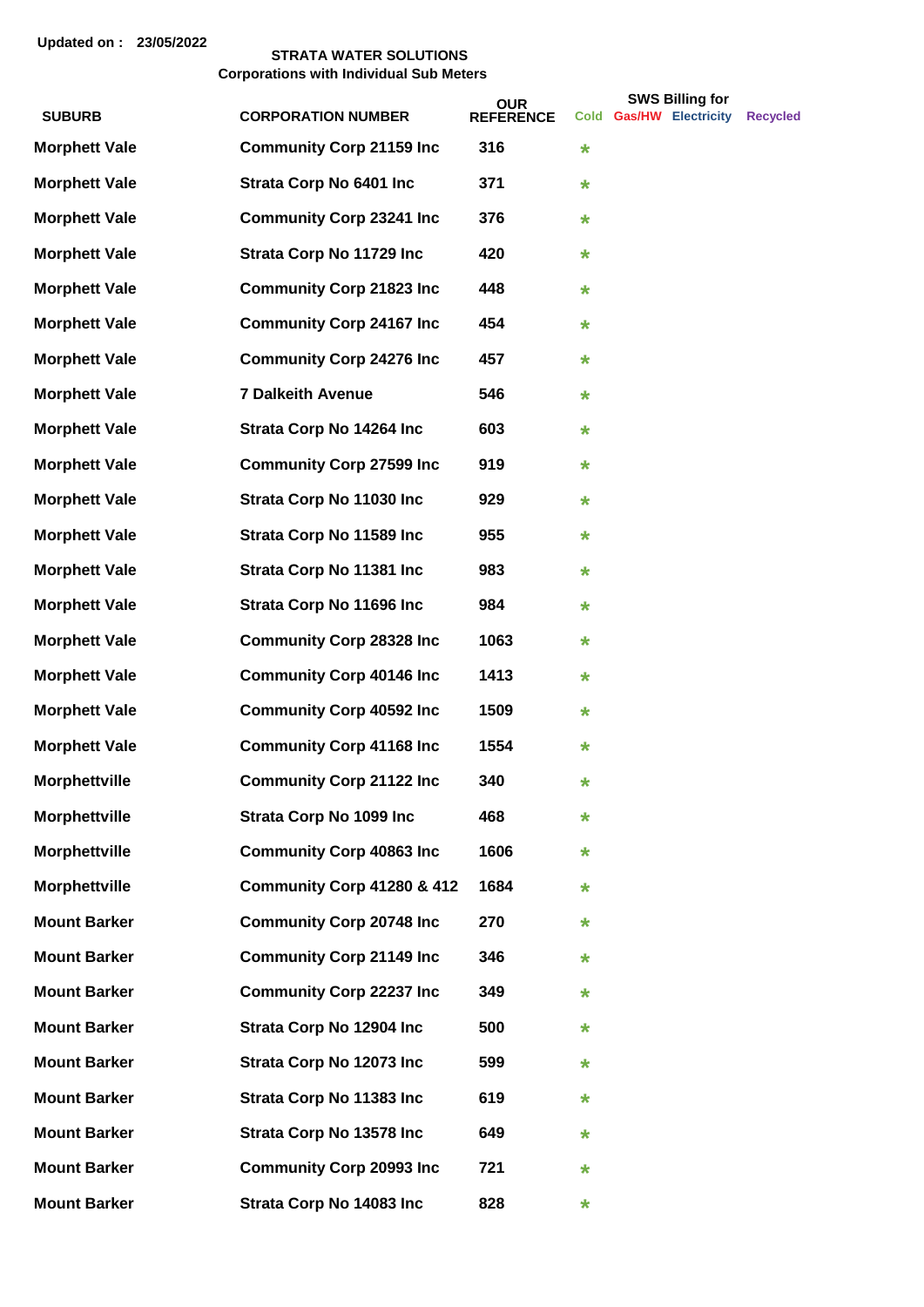|                        |                                  | <b>OUR</b>       |         | <b>SWS Billing for</b>           |   |
|------------------------|----------------------------------|------------------|---------|----------------------------------|---|
| <b>SUBURB</b>          | <b>CORPORATION NUMBER</b>        | <b>REFERENCE</b> |         | Cold Gas/HW Electricity Recycled |   |
| <b>Munno Para</b>      | <b>Community Corp 27150 Inc</b>  | 839              | $\star$ |                                  |   |
| <b>Munno Para</b>      | <b>Community Corp 26934 Inc</b>  | 848              | $\star$ |                                  | * |
| <b>Munno Para West</b> | <b>Community Corp 27160 Inc</b>  | 838              | $\star$ |                                  | * |
| <b>Murray Bridge</b>   | Lot 51 West Tce                  | 392              | *       |                                  |   |
| <b>Murray Bridge</b>   | <b>Community Corp 25083 Inc</b>  | 581              | $\star$ |                                  |   |
| <b>Murray Bridge</b>   | <b>Community Corp 28306 Inc</b>  | 1088             | $\star$ |                                  |   |
| <b>Myrtle Bank</b>     | <b>Community Corp 22605 Inc</b>  | 338              | *       |                                  |   |
| <b>Nailsworth</b>      | <b>Strata Corp No 274 Inc</b>    | 767              | $\star$ |                                  |   |
| <b>Nairne</b>          | Strata Corp No 11275 Inc         | 824              | $\star$ |                                  |   |
| <b>Nairne</b>          | Strata Corp No 12046 Inc         | 1033             | $\star$ |                                  |   |
| <b>Netherby</b>        | <b>Strata Corp No 6380 Inc</b>   | 946              | $\star$ |                                  |   |
| <b>Newton</b>          | Strata Corp No 13928 Inc         | 324              | *       |                                  |   |
| <b>Newton</b>          | Strata Corp No 14302 Inc         | 651              | $\star$ |                                  |   |
| <b>Newton</b>          | <b>Common Equity Housing</b>     | 822              | $\star$ |                                  |   |
| <b>Newton</b>          | <b>Strata Corp No 2699 Inc</b>   | 1350             | *       |                                  |   |
| <b>Newton</b>          | Strata Corp 6623                 | 1637             | $\star$ |                                  |   |
| Noarlunga Centre       | <b>Community Corp 27268 Inc</b>  | 713              | $\star$ | *                                |   |
| <b>Normanville</b>     | <b>Community Corp 22851 Inc</b>  | 347              | $\star$ |                                  |   |
| <b>Normanville</b>     | <b>Community Corp 23464 Inc.</b> | 426              | $\star$ |                                  |   |
| <b>Normanville</b>     | <b>Community Corp 22206 Inc</b>  | 814              | $\star$ |                                  |   |
| <b>Normanville</b>     | <b>Community Corp 23274 Inc</b>  | 1485             | $\star$ |                                  |   |
| <b>Normanville</b>     | H151100SE305                     | 1600             | $\star$ |                                  |   |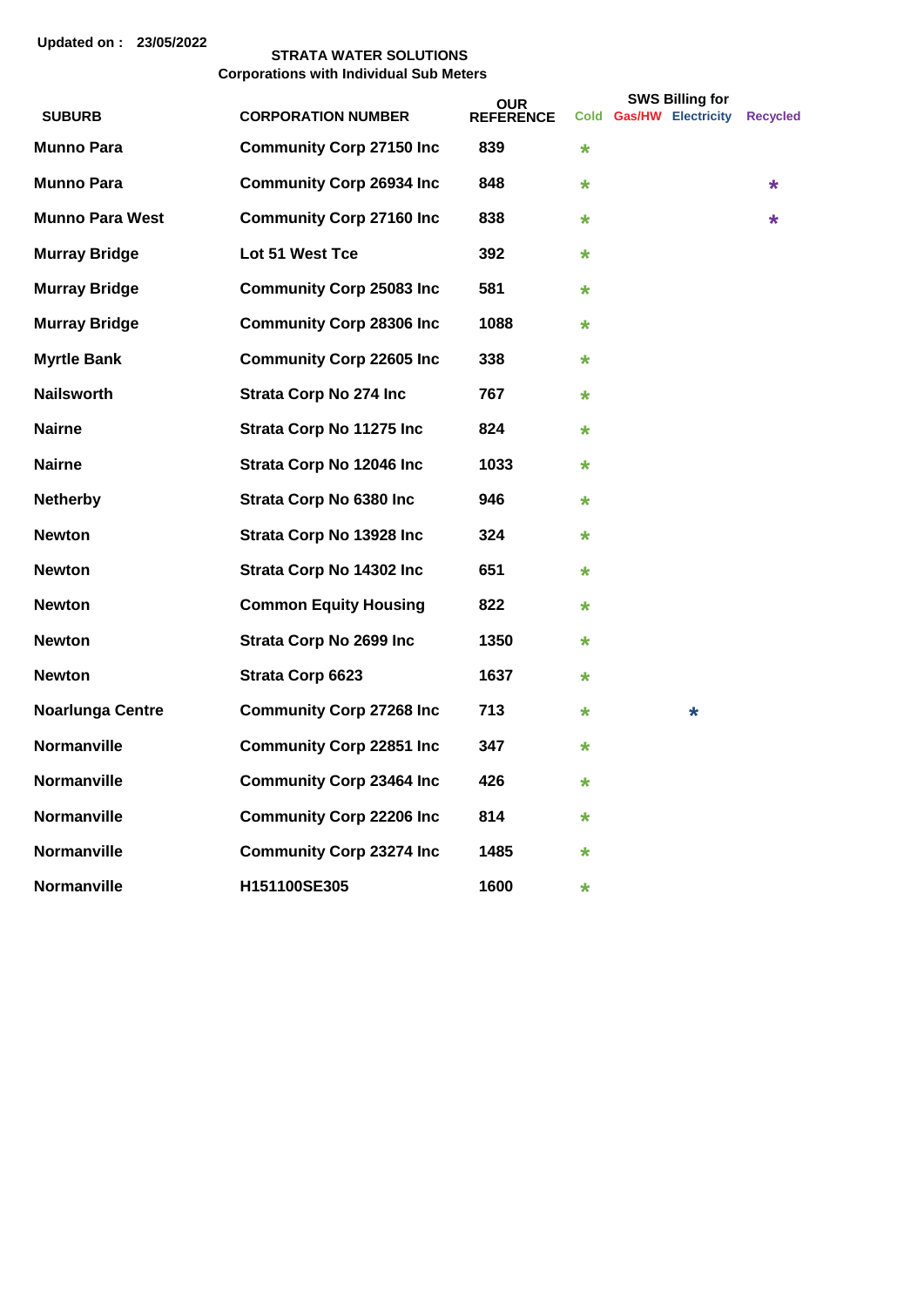|                        |                                  | <b>OUR</b>       |         | <b>SWS Billing for</b>  |                 |
|------------------------|----------------------------------|------------------|---------|-------------------------|-----------------|
| <b>SUBURB</b>          | <b>CORPORATION NUMBER</b>        | <b>REFERENCE</b> |         | Cold Gas/HW Electricity | <b>Recvcled</b> |
| <b>North Adelaide</b>  | Strata Corp No 12877 Inc         | 90               | $\star$ |                         |                 |
| <b>North Adelaide</b>  | <b>Strata Corp No 1409 Inc</b>   | 241              | *       |                         |                 |
| <b>North Adelaide</b>  | <b>Strata Corp No 5513 Inc</b>   | 368              | $\star$ |                         |                 |
| <b>North Adelaide</b>  | <b>Community Corp 21336 Inc.</b> | 372              | $\star$ |                         |                 |
| <b>North Adelaide</b>  | <b>Community Corp 21545 Inc.</b> | 421              | $\star$ |                         |                 |
| <b>North Adelaide</b>  | <b>Strata Corp No 3058 Inc.</b>  | 511              | $\star$ |                         |                 |
| <b>North Adelaide</b>  | Strata Corp No 6391 Inc          | 690              | $\ast$  |                         |                 |
| <b>North Adelaide</b>  | <b>Community Corp 21969 Inc</b>  | 910              | $\ast$  |                         |                 |
| <b>North Adelaide</b>  | <b>Community Corp 27905 Inc</b>  | 1010             | $\ast$  |                         |                 |
| <b>North Adelaide</b>  | Strata Corp 12612 Inc            | 1426             | *       |                         |                 |
| <b>North Adelaide</b>  | <b>Community Corp 40155 Inc</b>  | 1494             | $\star$ |                         |                 |
| <b>North Adelaide</b>  | <b>Community Corp 42183 Inc</b>  | 1799             | *       |                         |                 |
| <b>North Haven</b>     | Strata Corp No 14037 Inc         | 497              | $\star$ |                         |                 |
| <b>North Haven</b>     | <b>Strata Corp No 6147 Inc.</b>  | 641              | $\star$ |                         |                 |
| <b>North Haven</b>     | Strata Corp No 11036 Inc         | 1095             | $\star$ |                         |                 |
| <b>North Haven</b>     | <b>Strata Corp 6406 Inc</b>      | 1629             | $\star$ |                         |                 |
| <b>North Plympton</b>  | <b>Strata Corp No 377 Inc.</b>   | 735              | $\star$ |                         |                 |
| <b>North Plympton</b>  | <b>Strata Corp No 377 Inc.</b>   | 794              | *       |                         |                 |
| <b>North Plympton</b>  | <b>Strata Corp 917 Inc</b>       | 1589             | *       |                         |                 |
| <b>Northfield</b>      | <b>3 Barnes Ave</b>              | 1096             | *       |                         |                 |
| <b>Northfield</b>      | <b>Community Corp 28642 Inc</b>  | 1141             | *       |                         |                 |
| <b>Northfield</b>      | <b>Strata Corp 6347 Inc</b>      | 1641             | *       |                         |                 |
| <b>Norwood</b>         | <b>Strata Corp No 7145 Inc</b>   | 367              | *       |                         |                 |
| <b>Norwood</b>         | <b>Community Corp 23019 Inc</b>  | 461              | *       |                         |                 |
| Norwood                | <b>Community Corp 20253 Inc</b>  | 591              | $\star$ |                         |                 |
| Norwood                | <b>Community Corp 20974 Inc</b>  | 712              | *       |                         |                 |
| Norwood                | 13 William St                    | 1011             | *       |                         |                 |
| Norwood                | 116-118 The Parade               | 1068             | *       |                         |                 |
| Norwood                | <b>Community Corp 20252 Inc</b>  | 1354             | *       |                         |                 |
| Norwood                | CC 24180 & 24045 Inc             | 1767             | $\ast$  |                         |                 |
| <b>O Halloran Hill</b> | <b>Strata Corp No 7572 Inc</b>   | 255              | $\ast$  |                         |                 |
| <b>Oakden</b>          | Strata Corp No 13324 Inc         | 978              | $\ast$  |                         |                 |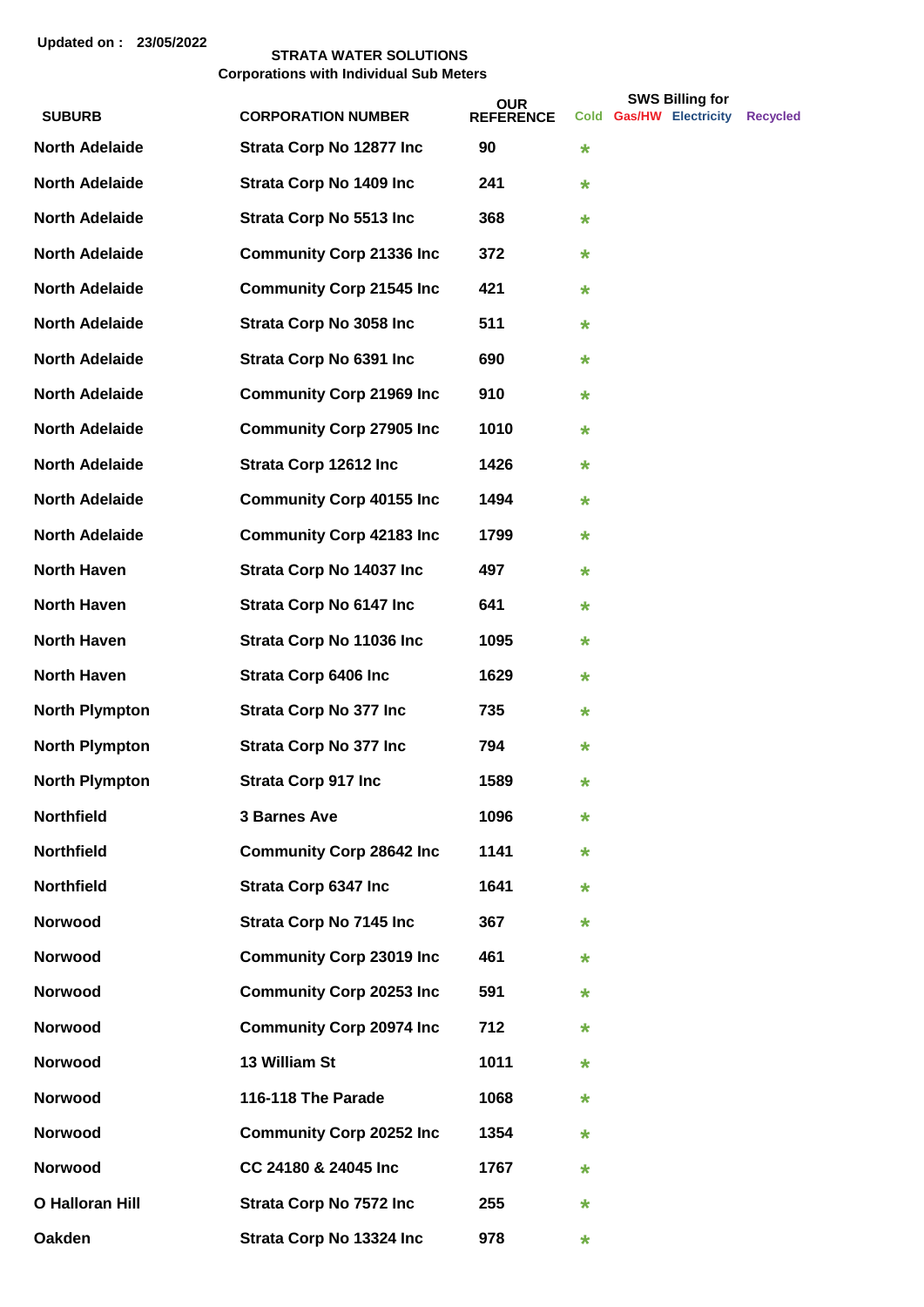|                          |                                  | <b>OUR</b>       |         | <b>SWS Billing for</b>  |          |
|--------------------------|----------------------------------|------------------|---------|-------------------------|----------|
| <b>SUBURB</b>            | <b>CORPORATION NUMBER</b>        | <b>REFERENCE</b> |         | Cold Gas/HW Electricity | Recycled |
| <b>Oaklands Park</b>     | <b>Strata Corp No 7230 Inc</b>   | 350              | *       |                         |          |
| <b>Oaklands Park</b>     | <b>Community Corp 22685 Inc</b>  | 357              | $\star$ |                         |          |
| <b>Oaklands Park</b>     | <b>Community Corp 22631 Inc.</b> | 358              | $\star$ |                         |          |
| <b>Oaklands Park</b>     | <b>Community Corp 23413 Inc</b>  | 442              | $\star$ |                         |          |
| <b>Oaklands Park</b>     | <b>Community Corp 23981 Inc</b>  | 530              | $\star$ |                         |          |
| <b>Oaklands Park</b>     | <b>Strata Corp No 2835 Inc.</b>  | 543              | $\star$ |                         |          |
| <b>Oaklands Park</b>     | <b>Community Corp 27122 Inc</b>  | 787              | $\star$ |                         |          |
| <b>Oaklands Park</b>     | <b>Community Corp 26871 Inc</b>  | 1004             | *       |                         |          |
| <b>Oaklands Park</b>     | <b>Community Corp 27058 Inc</b>  | 1501             | *       |                         |          |
| <b>O'Halloran Hill</b>   | Strata Corp No 12147 Inc         | 832              | *       |                         |          |
| <b>Old Noarlunga</b>     | Strata Corp No 12805 Inc         | 913              | $\star$ |                         |          |
| Osborne                  | <b>Strata Corp No 7775 Inc</b>   | 245              | $\star$ |                         |          |
| <b>O'Sullivan Beach</b>  | <b>Strata Corp No 2544 Inc.</b>  | 906              | $\star$ |                         |          |
| <b>Ottoway</b>           | <b>Strata Corp 7348 Inc</b>      | 1486             | $\star$ |                         |          |
| Ovingham                 | <b>Community Corp 41019 Inc</b>  | 1514             | *       |                         |          |
| <b>Para Hills West</b>   | <b>Community Corp 22164 Inc</b>  | 344              | $\star$ |                         |          |
| <b>Para Hills West</b>   | <b>Community Corp 22650 Inc</b>  | 430              | *       |                         |          |
| <b>Para Hills West</b>   | <b>Community Corp 22648 Inc</b>  | 431              | *       |                         |          |
| Para Hills West          | Strata Corp No 6057 Inc          | 942              | *       |                         |          |
| <b>Paradise</b>          | Strata Corp No 12163 Inc         | 996              | *       |                         |          |
| <b>Parafield Gardens</b> | Strata Corp No 12108 Inc         | 42               | *       |                         |          |
| <b>Parafield Gardens</b> | Strata Corp No 11286 Inc         | 183              | *       |                         |          |
| <b>Parafield Gardens</b> | <b>Community Corp 23777 Inc</b>  | 265              | *       |                         |          |
| <b>Parafield Gardens</b> | <b>Community Corp 21396 Inc</b>  | 352              | *       |                         |          |
| <b>Parafield Gardens</b> | Strata Corp No 13161 Inc         | 465              | *       |                         |          |
| <b>Paralowie</b>         | <b>Strata Corp No 5533 Inc.</b>  | 1136             | *       |                         |          |
| <b>Paralowie</b>         | <b>Community Corp 22564 Inc</b>  | 1742             | *       |                         |          |
| <b>Park Holme</b>        | <b>Community Corp 22687 Inc</b>  | 356              | *       |                         |          |
| <b>Park Holme</b>        | <b>Community Corp 25996 Inc</b>  | 742              | *       |                         |          |
| <b>Park Holme</b>        | <b>Strata Corp No 7570 Inc</b>   | 1043             | *       |                         |          |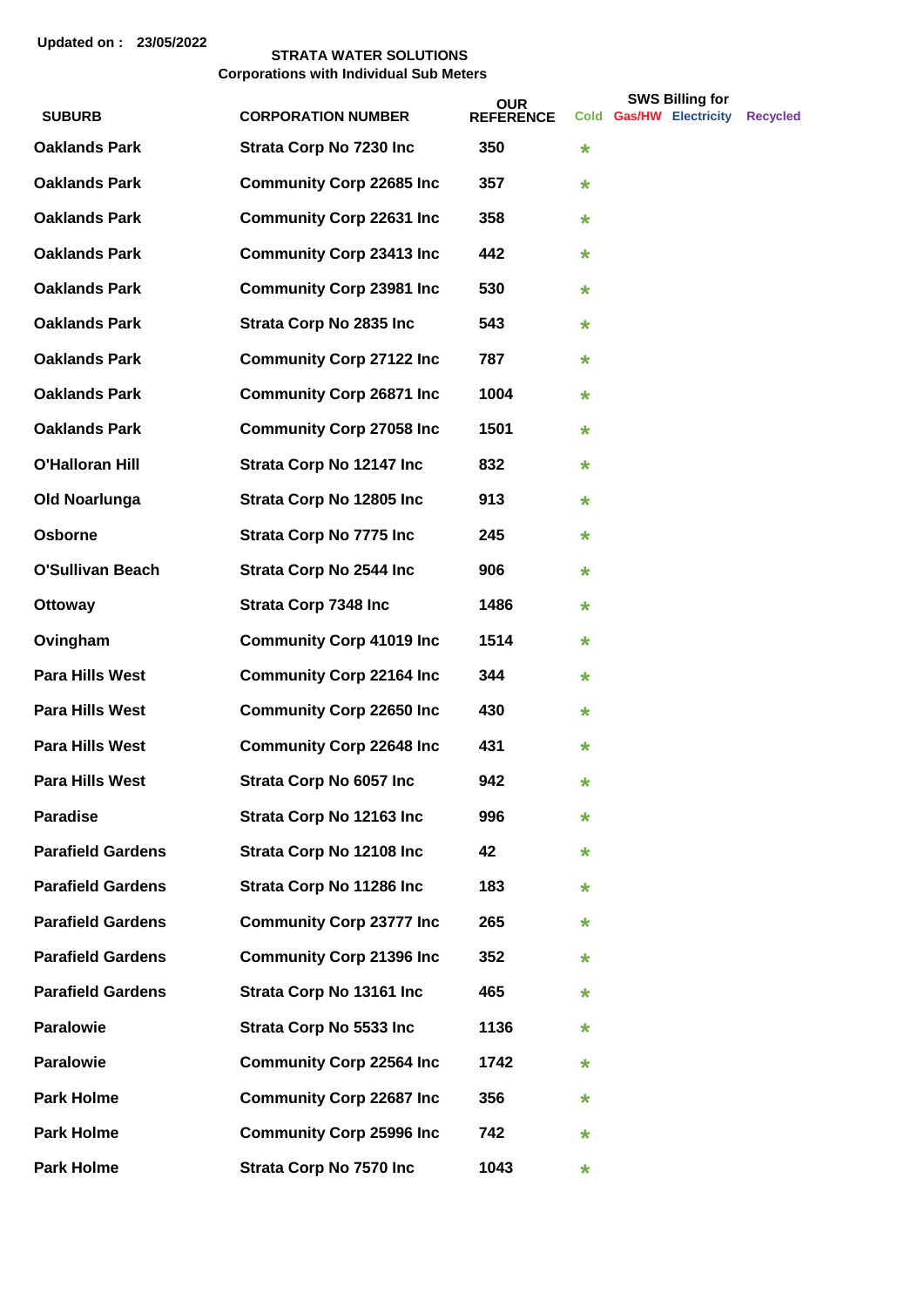|                             |                                 | <b>OUR</b>       |         | <b>SWS Billing for</b>  |                 |
|-----------------------------|---------------------------------|------------------|---------|-------------------------|-----------------|
| <b>SUBURB</b>               | <b>CORPORATION NUMBER</b>       | <b>REFERENCE</b> |         | Cold Gas/HW Electricity | <b>Recycled</b> |
| <b>Parkside</b>             | <b>Strata Corp No 2161 Inc.</b> | 329              | $\star$ |                         |                 |
| <b>Parkside</b>             | Strata Corp 10363 Inc           | 445              |         | $\star$                 |                 |
| <b>Parkside</b>             | <b>Community Corp 24932 Inc</b> | 594              | *       |                         |                 |
| <b>Parkside</b>             | <b>Strata Corp No 986 Inc.</b>  | 1042             | ¥       |                         |                 |
| Pasadena                    | <b>Strata Corp No 1129 Inc</b>  | 808              | ¥       |                         |                 |
| Payneham                    | Strata Corp No 12588 Inc        | 78               | *       |                         |                 |
| Payneham                    | <b>Community Corp 20235 Inc</b> | 740              | *       |                         |                 |
| <b>Payneham South</b>       | <b>Community Corp 20422 Inc</b> | 592              | *       |                         |                 |
| <b>Payneham South</b>       | <b>Strata Corp 5966 Inc</b>     | 1622             | *       |                         |                 |
| Pennington                  | <b>Community Corp 20153 Inc</b> | 428              | *       |                         |                 |
| Pennington                  | <b>Community Corp 22025 Inc</b> | 520              | *       |                         |                 |
| Pennington                  | <b>Strata Corp No 11997 Inc</b> | 898              | *       |                         |                 |
| <b>Peterhead</b>            | Strata Corp No 10711 Inc        | 452              | ¥       |                         |                 |
| <b>Peterhead</b>            | Strata Corp No 10709 Inc        | 878              | *       |                         |                 |
| <b>Plympton</b>             | <b>Strata Corp No 3143 Inc.</b> | 79               | *       |                         |                 |
| <b>Plympton</b>             | <b>Community Corp 22248 Inc</b> | 143              | *       |                         |                 |
| <b>Plympton</b>             | <b>Community Corp 22115 Inc</b> | 505              | *       |                         |                 |
| <b>Plympton</b>             | Strata Corp No 11139 Inc        | 777              | $\star$ |                         |                 |
| <b>Plympton</b>             | Strata Corp 11333 Inc           | 1638             | $\star$ |                         |                 |
| <b>Plympton</b>             | <b>Community Corp 41740 Inc</b> | 1659             | ¥       |                         |                 |
| <b>Plympton</b>             | 380 Marion Rd                   | 1721             | *       |                         |                 |
| <b>Plympton Park</b>        | <b>Strata Corp No 6410 Inc</b>  | 847              | *       |                         |                 |
| <b>Plympton Park</b>        | <b>Strata Corp No 543 Inc</b>   | 882              | *       |                         |                 |
| <b>Port Adelaide</b>        | Strata Corp No 14348 Inc        | 169              | *       |                         |                 |
| <b>Port Adelaide</b>        | <b>Community Corp 22153 Inc</b> | 550              | *       |                         |                 |
| <b>Port Augusta West</b>    | <b>Community Corp 22667 Inc</b> | 654              | *       |                         |                 |
| <b>Port Elliot</b>          | Strata Corp No 11601 Inc        | 518              | *       |                         |                 |
| <b>Port Lincoln</b>         | <b>Strata Corp 6018 Inc</b>     | 1492             | *       |                         |                 |
| <b>Port Lincoln</b>         | <b>Community Corp 40210 Inc</b> | 1599             | *       |                         |                 |
| <b>Port Lincoln</b>         | <b>Community Corp 27068 Inc</b> | 1657             | *       |                         |                 |
| <b>Port Lincoln</b>         | <b>Community Corp 41408 Inc</b> | 1695             | *       |                         |                 |
| <b>Port Noarlunga South</b> | <b>Community Corp 25661 Inc</b> | 674              | *       |                         |                 |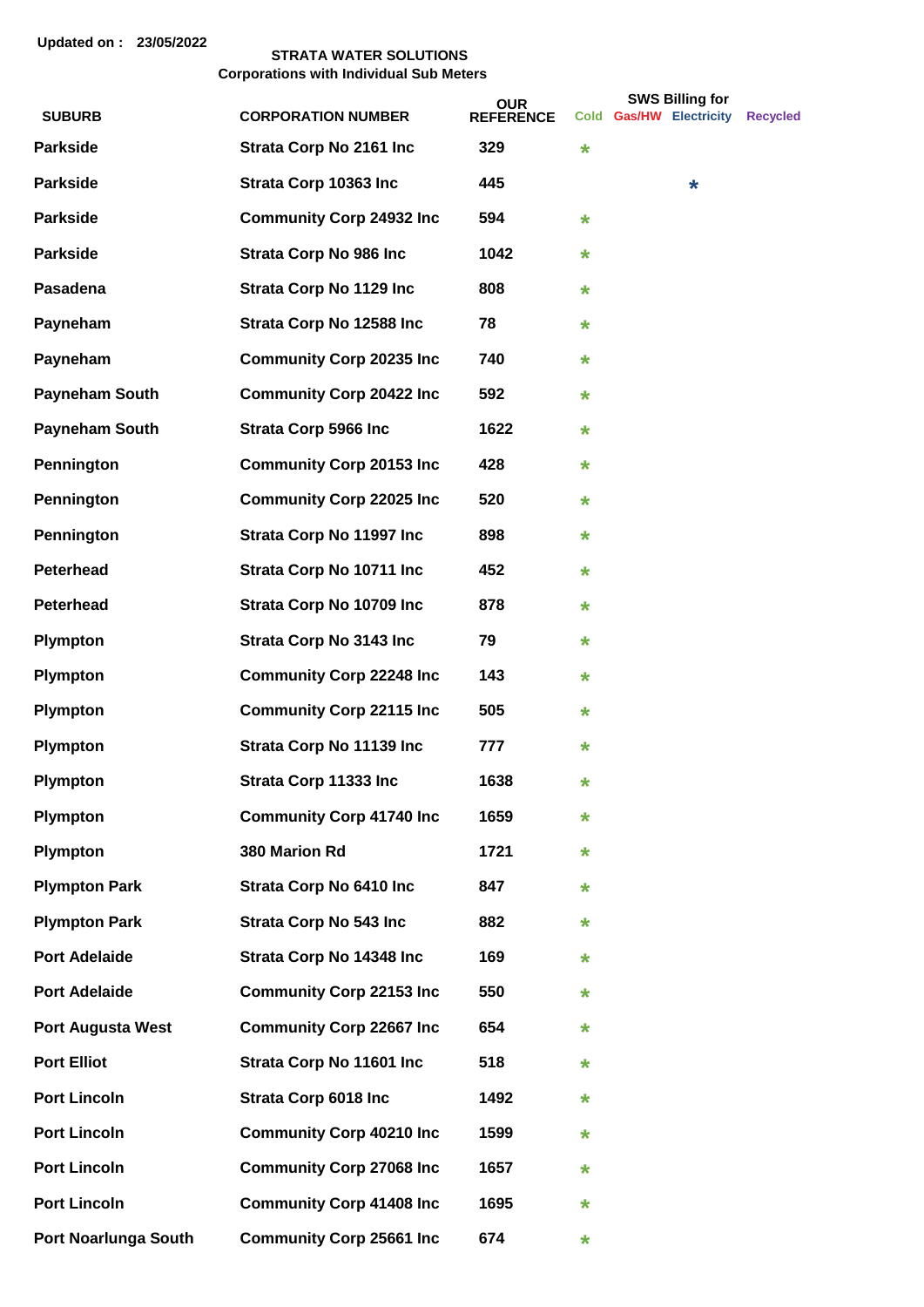|                 |                                 | <b>OUR</b>       |         |        | <b>SWS Billing for</b>  |          |
|-----------------|---------------------------------|------------------|---------|--------|-------------------------|----------|
| <b>SUBURB</b>   | <b>CORPORATION NUMBER</b>       | <b>REFERENCE</b> |         |        | Cold Gas/HW Electricity | Recycled |
| <b>Prospect</b> | Strata Corp No 13017 Inc        | 88               | $\ast$  |        |                         |          |
| <b>Prospect</b> | 67 Boyle St                     | 256              | *       |        |                         |          |
| <b>Prospect</b> | Strata Corp No 13208 Inc        | 326              | *       |        |                         |          |
| <b>Prospect</b> | <b>Strata Corp No 387 Inc</b>   | 793              | *       |        |                         |          |
| <b>Prospect</b> | <b>Strata Corp No 1480 Inc.</b> | 854              | *       |        |                         |          |
| <b>Prospect</b> | 2 Totness St                    | 1103             | *       |        |                         |          |
| <b>Prospect</b> | <b>Community Corp 28530 Inc</b> | 1115             | $\star$ |        |                         |          |
| <b>Prospect</b> | <b>Community Corp 40699 Inc</b> | 1449             | *       |        |                         |          |
| <b>Prospect</b> | <b>Community Corp 20204 Inc</b> | 1465             | *       |        |                         |          |
| <b>Prospect</b> | 274 Main North Rd               | 1552             | *       |        |                         |          |
| <b>Prospect</b> | <b>Strata Corp 7375 Inc</b>     | 1561             | *       |        |                         |          |
| <b>Prospect</b> | <b>Community Corp 40886 Inc</b> | 1588             | *       |        |                         |          |
| <b>Prospect</b> | <b>Community Corp 41076 Inc</b> | 1616             | *       |        |                         |          |
| <b>Prospect</b> | <b>Community Corp 41078 Inc</b> | 1676             | *       |        |                         |          |
| <b>Prospect</b> | <b>Community Corp 27564 Inc</b> | 1722             | *       |        |                         |          |
| <b>Prospect</b> | 202-202A Prospect Rd            | 1771             | *       |        |                         |          |
| Queenstown      | Strata Corp No 11800 Inc        | 279              | *       |        |                         |          |
| Queenstown      | <b>Community Corp 21316 Inc</b> | 359              | *       |        |                         |          |
| Queenstown      | Strata Corp No 3867 Inc         | 469              | *       |        |                         |          |
| Queenstown      | Strata Corp No 10371 Inc        | 508              | *       |        |                         |          |
| Queenstown      | <b>Community Corp 25297 Inc</b> | 966              | *       |        |                         |          |
| Reynella        | <b>Community Corp 24521 Inc</b> | 644              | *       |        |                         |          |
| <b>Richmond</b> | Strata Corp No 12294 Inc        | 211              | *       |        |                         |          |
| <b>Richmond</b> | Strata Corp No 13397 Inc        | 653              | *       |        |                         |          |
| Richmond        | 2-6A Davenport Tce              | 938              | *       |        |                         |          |
| Richmond        | <b>Community Corp 22911 Inc</b> | 1035             | *       |        |                         |          |
| <b>Richmond</b> | <b>48 Davenport</b>             | 1694             | *       | *      |                         |          |
| <b>Richmond</b> | 20 Ellen Steet                  | 1774             | *       | $\ast$ |                         |          |
| Ridgehaven      | <b>Strata Corp 7175 Inc</b>     | 1436             | *       |        |                         |          |
| Ridgehaven      | Strata Corp 12508 Inc           | 1611             | *       |        |                         |          |
| Rostrevor       | <b>Strata Corp No 2098 Inc.</b> | 1044             | *       |        |                         |          |
| Rostrevor       | Strata Corp 2533                | 1664             | *       |        |                         |          |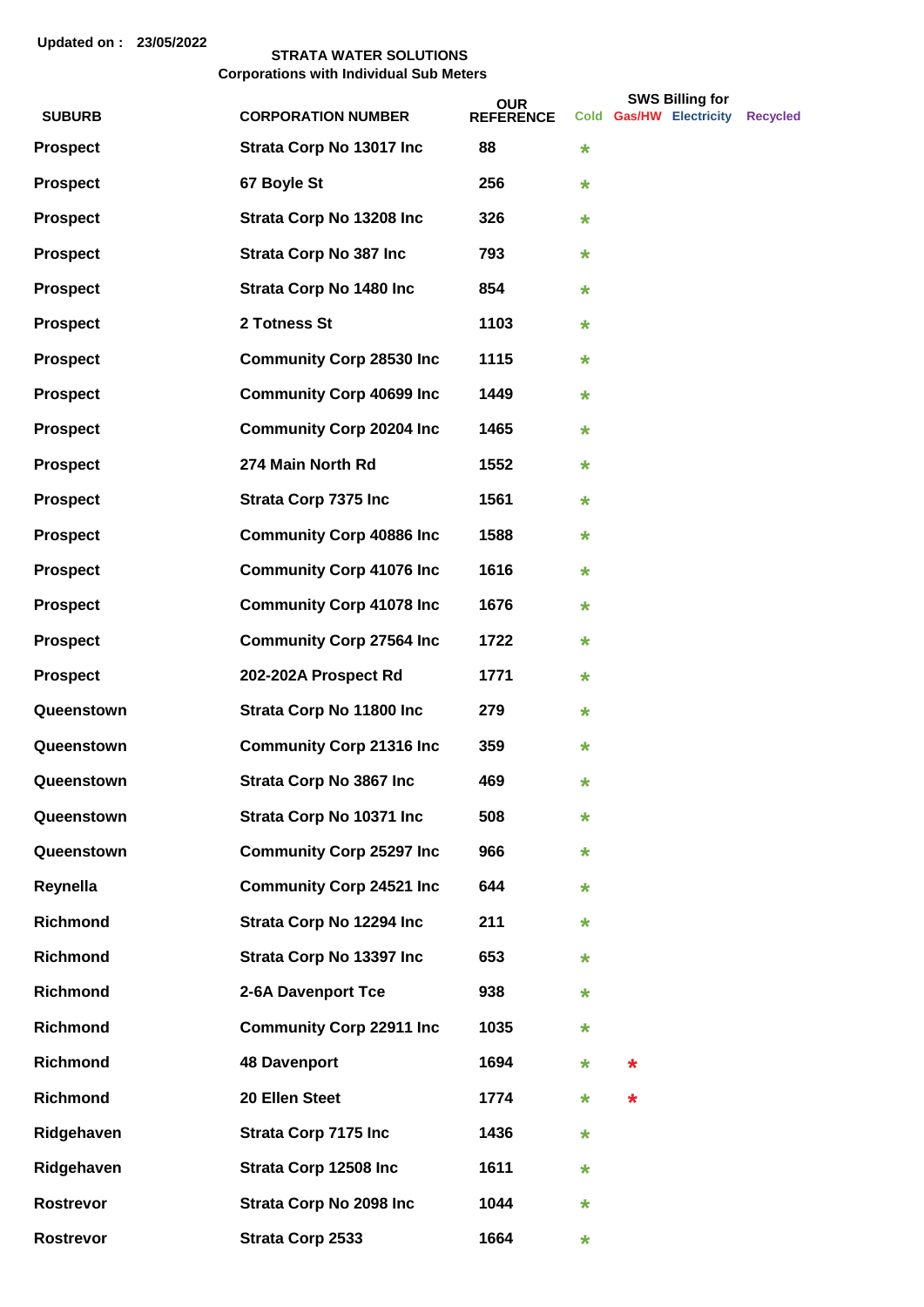|                        |                                  | <b>OUR</b>       |         | <b>SWS Billing for</b>  |                 |
|------------------------|----------------------------------|------------------|---------|-------------------------|-----------------|
| <b>SUBURB</b>          | <b>CORPORATION NUMBER</b>        | <b>REFERENCE</b> |         | Cold Gas/HW Electricity | <b>Recycled</b> |
| <b>Roxby Downs</b>     | <b>Community Corp 20043 Inc</b>  | 411              | $\star$ |                         |                 |
| <b>Roxby Downs</b>     | <b>Community Corp 20348 Inc</b>  | 499              | *       |                         |                 |
| <b>Roxby Downs</b>     | <b>Community Corp 20164 Inc.</b> | 1534             | *       |                         |                 |
| <b>Roxby Downs</b>     | <b>Community Corp 20165 Inc</b>  | 1535             | *       |                         |                 |
| <b>Roxby Downs</b>     | <b>Community Corp 20170 Inc</b>  | 1536             | *       |                         |                 |
| <b>Roxby Downs</b>     | <b>Community Corp 20171 Inc.</b> | 1537             | *       |                         |                 |
| <b>Roxby Downs</b>     | <b>Community Corp 20175 inc</b>  | 1538             | *       |                         |                 |
| <b>Roxby Downs</b>     | <b>Community Corp 20317 Inc</b>  | 1539             | *       |                         |                 |
| <b>Roxby Downs</b>     | <b>Community Corp 20168 Inc</b>  | 1699             | *       |                         |                 |
| <b>Roxby Downs</b>     | <b>Community Corp 20172</b>      | 1779             | *       |                         |                 |
| <b>Royal Park</b>      | <b>Strata Corp No 2372 Inc</b>   | 514              | *       |                         |                 |
| <b>Royston Park</b>    | <b>Strata Corp No 4319 Inc</b>   | 1307             | *       |                         |                 |
| <b>Salisbury</b>       | Strata Corp No 12646 Inc         | 363              | *       |                         |                 |
| <b>Salisbury</b>       | <b>Community Corp 21446 Inc</b>  | 404              | *       |                         |                 |
| <b>Salisbury</b>       | <b>Strata Corp No 3569 Inc</b>   | 582              | *       |                         |                 |
| <b>Salisbury</b>       | <b>Community Corp 25383 Inc.</b> | 676              | *       | *                       |                 |
| <b>Salisbury</b>       | <b>Strata Corp No 3076 Inc</b>   | 739              | *       |                         |                 |
| <b>Salisbury</b>       | <b>Community Corp 25891 Inc</b>  | 1016             | *       |                         |                 |
| Salisbury              | <b>Strata Corp No 7587 Inc</b>   | 1112             | *       |                         |                 |
| <b>Salisbury</b>       | Strata Corp No 12077 Inc         | 1158             | *       |                         |                 |
| <b>Salisbury</b>       | <b>Strata Corp 6774 Inc</b>      | 1619             | *       |                         |                 |
| <b>Salisbury</b>       | <b>Strata Corp 3104 Inc</b>      | 1764             | *       |                         |                 |
| <b>Salisbury Downs</b> | <b>Community Corp 24153 Inc</b>  | 579              | *       |                         |                 |
| <b>Salisbury East</b>  | <b>Community Corp 20201 Inc</b>  | 113              | *       |                         |                 |
| <b>Salisbury East</b>  | <b>Community Corp 21225 Inc</b>  | 219              | *       |                         |                 |
| <b>Salisbury East</b>  | <b>Community Corp 23856 Inc.</b> | 524              | *       |                         |                 |
| <b>Salisbury East</b>  | <b>Community Corp 23656 Inc</b>  | 681              | *       |                         |                 |
| <b>Salisbury East</b>  | <b>Community Corp 26832 Inc</b>  | 785              | *       |                         |                 |
| <b>Salisbury East</b>  | <b>Community Corp 26224 Inc</b>  | 894              | *       |                         |                 |
| <b>Salisbury East</b>  | Strata Corp No 11291 Inc         | 1139             | *       |                         |                 |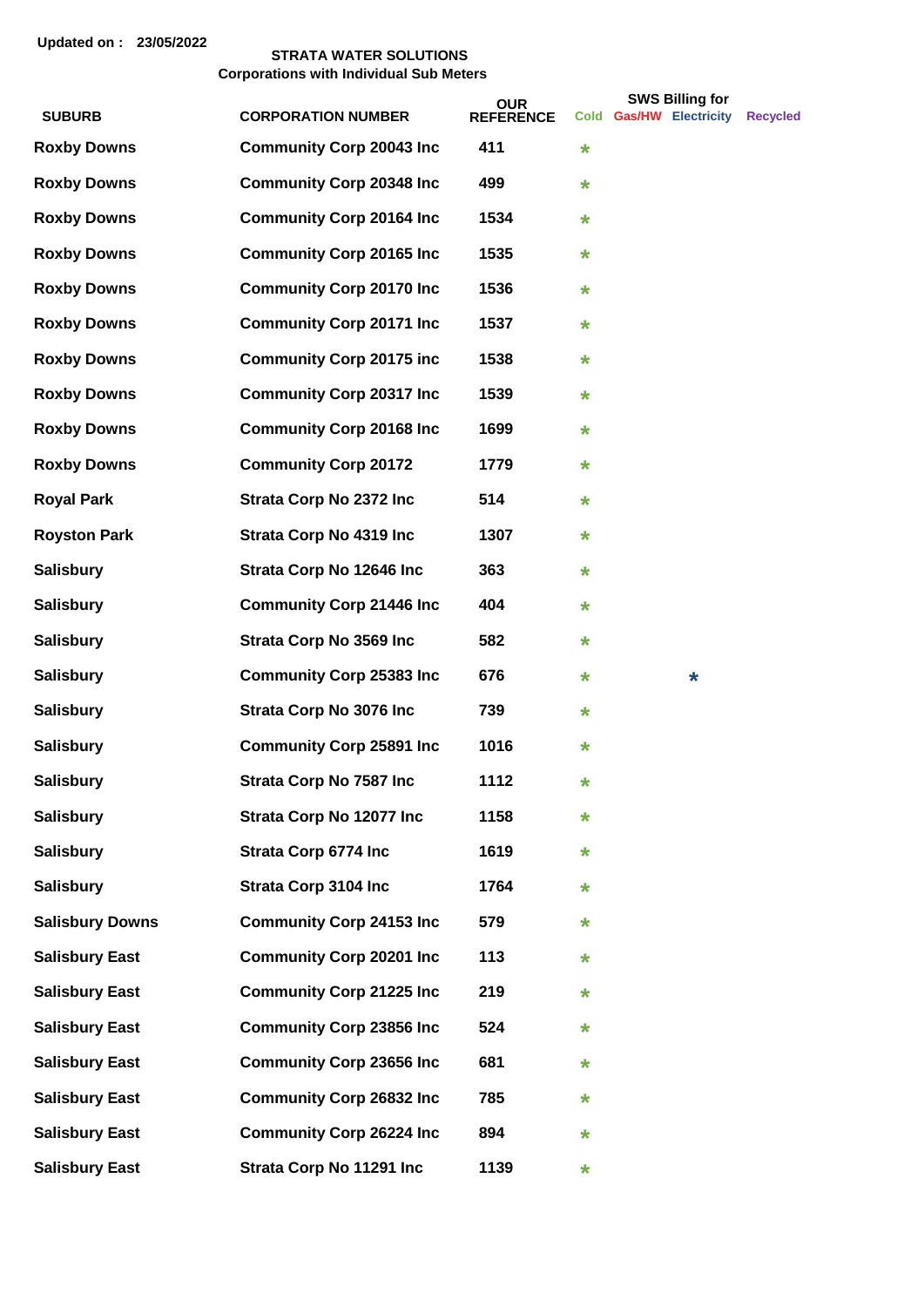|                         |                                  | <b>OUR</b>       |         | <b>SWS Billing for</b>  |                 |
|-------------------------|----------------------------------|------------------|---------|-------------------------|-----------------|
| <b>SUBURB</b>           | <b>CORPORATION NUMBER</b>        | <b>REFERENCE</b> |         | Cold Gas/HW Electricity | <b>Recycled</b> |
| <b>Salisbury North</b>  | <b>Community Corp 26914 Inc</b>  | 812              | *       |                         |                 |
| <b>Salisbury North</b>  | <b>Community Corp 27814 Inc</b>  | 990              | *       |                         |                 |
| <b>Salisbury North</b>  | <b>Community Corp 27829 Inc</b>  | 1015             | *       |                         |                 |
| <b>Salisbury North</b>  | <b>Community Corp 28297 Inc</b>  | 1513             | *       |                         |                 |
| <b>Salisbury Park</b>   | Strata Corp No 14072 Inc         | 86               | $\star$ |                         |                 |
| <b>Salisbury Park</b>   | Strata Corp No 13206 Inc         | 252              | *       |                         |                 |
| <b>Salisbury South</b>  | <b>Strata Corp 3104 Inc</b>      | 1765             | *       |                         |                 |
| <b>Seacliff</b>         | <b>Community Corp 24737 Inc</b>  | 737              | *       |                         |                 |
| <b>Seacliff Park</b>    | Strata Corp No 12820 Inc         | 51               | $\star$ |                         |                 |
| <b>Seacliff Park</b>    | <b>Community Corp 23227 Inc.</b> | 385              | *       |                         |                 |
| <b>Seacliff Park</b>    | Strata Corp No 6252 Inc          | 1316             | *       |                         |                 |
| <b>Seacombe Gardens</b> | <b>Community Corp 25188 Inc</b>  | 1784             | *       |                         |                 |
| <b>Seaford</b>          | <b>Community Corp 24519 Inc.</b> | 482              | *       |                         |                 |
| <b>Seaford</b>          | <b>Community Corp 28336 Inc</b>  | 1540             | $\star$ |                         |                 |
| <b>Seaford Meadows</b>  | <b>Community Corp 26545 Inc.</b> | 724              | *       |                         | *               |
| <b>Seaford Meadows</b>  | <b>Community Corp 28400 Inc</b>  | 1326             | *       |                         | *               |
| <b>Seaford Meadows</b>  | <b>Community Corp 41594 Inc</b>  | 1612             | *       |                         |                 |
| <b>Seaton</b>           | Strata Corp No 12977 Inc         | 387              | *       |                         |                 |
| <b>Seaton</b>           | <b>Strata Corp No 3237 Inc.</b>  | 536              | *       |                         |                 |
| <b>Seaton</b>           | Strata Corp No 12061 Inc         | 820              | *       |                         |                 |
| <b>Seaton</b>           | Strata Corp No 11789 Inc         | 827              | *       |                         |                 |
| <b>Seaton</b>           | Strata Corp No 13851 Inc         | 923              | *       |                         |                 |
| <b>Seaton</b>           | <b>Strata Corp No 5141 Inc.</b>  | 992              | *       |                         |                 |
| <b>Seaton</b>           | <b>Strata Corp 3431 Inc</b>      | 1763             | *       |                         |                 |
| <b>Sefton Park</b>      | Strata Corp No 14458 Inc         | 206              | *       |                         |                 |
| <b>Sefton Park</b>      | 255 Main North Rd                | 456              | *       |                         |                 |
| Semaphore               | Strata Corp No 10381 Inc         | 783              | *       |                         |                 |
| Semaphore               | <b>Strata Corp No 4946 Inc.</b>  | 857              | *       |                         |                 |
| Semaphore               | Strata Corp No 10632 Inc         | 965              | *       |                         |                 |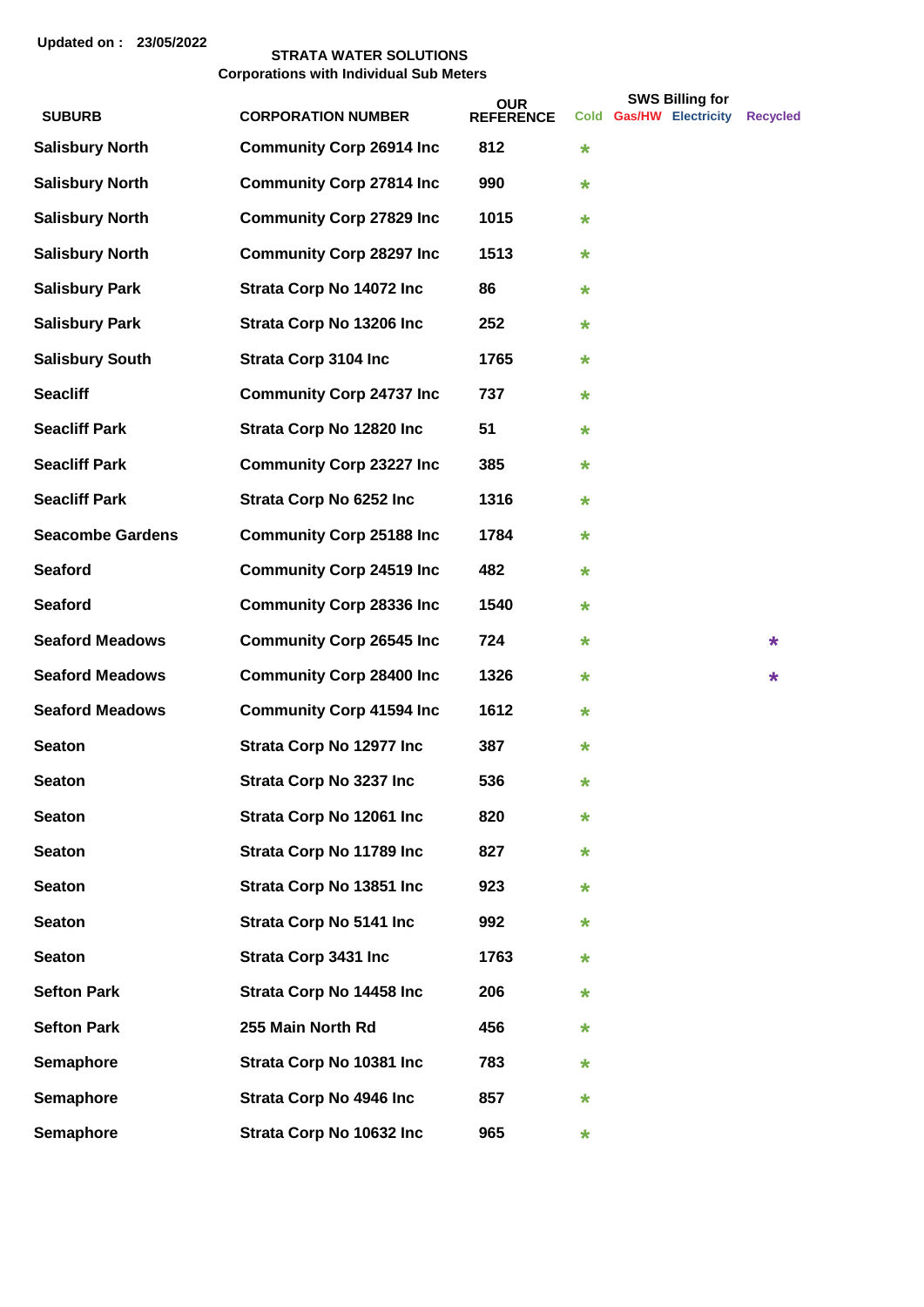|                       |                                  | <b>OUR</b>       | <b>SWS Billing for</b> |  |                           |                 |
|-----------------------|----------------------------------|------------------|------------------------|--|---------------------------|-----------------|
| <b>SUBURB</b>         | <b>CORPORATION NUMBER</b>        | <b>REFERENCE</b> | <b>Cold</b>            |  | <b>Gas/HW Electricity</b> | <b>Recycled</b> |
| <b>Semaphore Park</b> | <b>Strata Corp No 686 Inc.</b>   | 602              | $\star$                |  |                           |                 |
| <b>Semaphore Park</b> | <b>Strata Corp No 3692 Inc</b>   | 634              | $\star$                |  |                           |                 |
| <b>Semaphore Park</b> | <b>Strata Corp No 453 Inc.</b>   | 750              | $\star$                |  |                           |                 |
| <b>Semaphore Park</b> | Strata Corp No 14403 Inc         | 1022             | $\star$                |  |                           |                 |
| <b>Smithfield</b>     | Strata Corp No 13881 Inc         | 147              | $\star$                |  |                           |                 |
| <b>Smithfield</b>     | <b>Community Corp 22581 Inc</b>  | 753              | $\star$                |  |                           |                 |
| <b>Somerton Park</b>  | Strata Corp No 13048 Inc         | 36               | $\star$                |  |                           |                 |
| <b>Somerton Park</b>  | <b>Community Corp 27428 Inc.</b> | 829              | $\star$                |  |                           |                 |
| <b>Somerton Park</b>  | <b>14 Panton Cres</b>            | 833              | $\star$                |  |                           |                 |
| <b>Somerton Park</b>  | <b>Strata Corp No 2922 Inc</b>   | 1061             | $\star$                |  |                           |                 |
| <b>Somerton Park</b>  | <b>Strata Corp 575 Inc</b>       | 1495             | $\star$                |  |                           |                 |
| <b>Somerton Park</b>  | Strata Corp 10591 Inc            | 1541             | $\star$                |  |                           |                 |
| <b>South Brighton</b> | <b>Community Corp 12516 Inc</b>  | 231              | $\star$                |  |                           |                 |
| <b>South Brighton</b> | <b>Community Corp 22604 Inc.</b> | 388              | $\star$                |  |                           |                 |
| <b>South Brighton</b> | Strata Corp No 12865 Inc         | 1024             | $\star$                |  |                           |                 |
| <b>South Plympton</b> | Strata Corp No 13018 Inc         | 864              | $\star$                |  |                           |                 |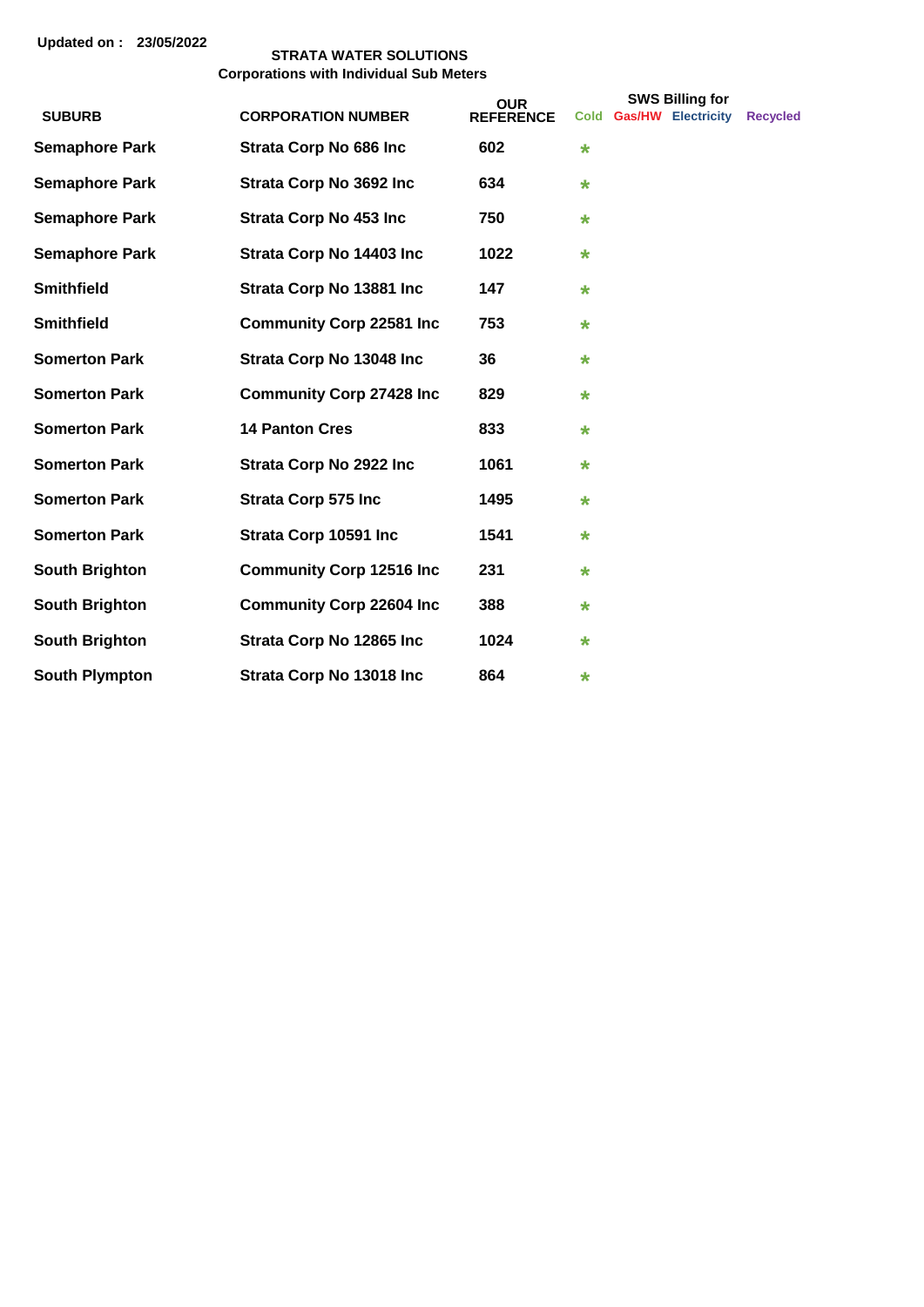|                  |                                  | <b>OUR</b>       |         |   | <b>SWS Billing for</b>  |                 |
|------------------|----------------------------------|------------------|---------|---|-------------------------|-----------------|
| <b>SUBURB</b>    | <b>CORPORATION NUMBER</b>        | <b>REFERENCE</b> |         |   | Cold Gas/HW Electricity | <b>Recycled</b> |
| <b>St Clair</b>  | <b>Community Corp 26731 Inc</b>  | 803              | *       |   |                         |                 |
| <b>St Clair</b>  | <b>Community Corp 26730 Inc</b>  | 891              | $\star$ |   |                         |                 |
| <b>St Clair</b>  | <b>Community Corp 27629 Inc</b>  | 940              | $\star$ |   |                         |                 |
| <b>St Clair</b>  | <b>Community Corp 28183 Inc</b>  | 1067             |         |   |                         | $\star$         |
| <b>St Clair</b>  | <b>Community Corp 27604 Inc</b>  | 1078             |         |   |                         | $\star$         |
| <b>St Clair</b>  | <b>Community Corp 40000 Inc</b>  | 1119             | $\star$ |   |                         |                 |
| <b>St Clair</b>  | <b>Community Corp 40012 Inc</b>  | 1120             | *       |   |                         | $\ast$          |
| <b>St Clair</b>  | <b>Community Corp 28396 Inc</b>  | 1133             | *       |   |                         |                 |
| <b>St Clair</b>  | <b>Community Corp 40540 Inc</b>  | 1417             | *       | * |                         |                 |
| <b>St Clair</b>  | <b>Community Corp 27872 Inc</b>  | 1462             | *       |   |                         | $\star$         |
| <b>St Clair</b>  | <b>Community Corp 40641 Inc</b>  | 1493             | $\star$ |   |                         | *               |
| <b>St Clair</b>  | <b>Community Corp 41081 Inc</b>  | 1533             | *       |   |                         | $\star$         |
| <b>St Clair</b>  | <b>Community Corp 40648 Inc</b>  | 1542             | *       |   |                         |                 |
| <b>St Clair</b>  | <b>Community Corp 41084 Inc</b>  | 1543             | *       |   |                         | $\star$         |
| <b>St Clair</b>  | <b>Community Corp 41085 Inc</b>  | 1544             | *       |   |                         | *               |
| <b>St Clair</b>  | <b>Community Corp 41086 Inc</b>  | 1545             | *       |   |                         | $\star$         |
| <b>St Clair</b>  | <b>Community Corp 41082 Inc</b>  | 1547             | *       |   |                         | $\star$         |
| <b>St Clair</b>  | <b>Community Corp 41083 Inc</b>  | 1553             | *       |   |                         | $\star$         |
| <b>St Clair</b>  | <b>Community Corp 41372 Inc.</b> | 1592             | *       |   |                         | *               |
| <b>St Clair</b>  | <b>Community Corp 41373 Inc</b>  | 1609             | *       |   |                         | *               |
| <b>St Clair</b>  | <b>Community Corp 41393</b>      | 1628             | *       |   |                         | *               |
| <b>St Clair</b>  | <b>Community Corp 41371 Inc</b>  | 1667             | *       |   |                         | *               |
| <b>St Clair</b>  | <b>Community Corp 41769</b>      | 1685             | *       |   |                         | $\star$         |
| <b>St Marys</b>  | <b>Community Corp 40380 Inc</b>  | 1586             | *       |   |                         |                 |
| <b>St Marys</b>  | <b>Strata Corp 2692 Inc</b>      | 1692             | *       |   |                         |                 |
| <b>St Marys</b>  | <b>Community Corp 41758 Inc</b>  | 1697             | *       |   |                         |                 |
| <b>St Peters</b> | 66 Sixth Ave                     | 267              | *       |   |                         |                 |
| <b>St Peters</b> | <b>Strata Corp No 6471 Inc</b>   | 507              | *       |   |                         |                 |
| <b>St Peters</b> | <b>Strata Corp 3565 Inc</b>      | 1718             | *       |   |                         |                 |
| <b>Stepney</b>   | 9 Wheaton Rd                     | 283              | *       |   |                         |                 |
| <b>Stepney</b>   | Strata Corp No 12762 Inc         | 801              | *       |   |                         |                 |
| <b>Stirling</b>  | <b>Community Corp 12843 Inc</b>  | 689              | *       |   |                         |                 |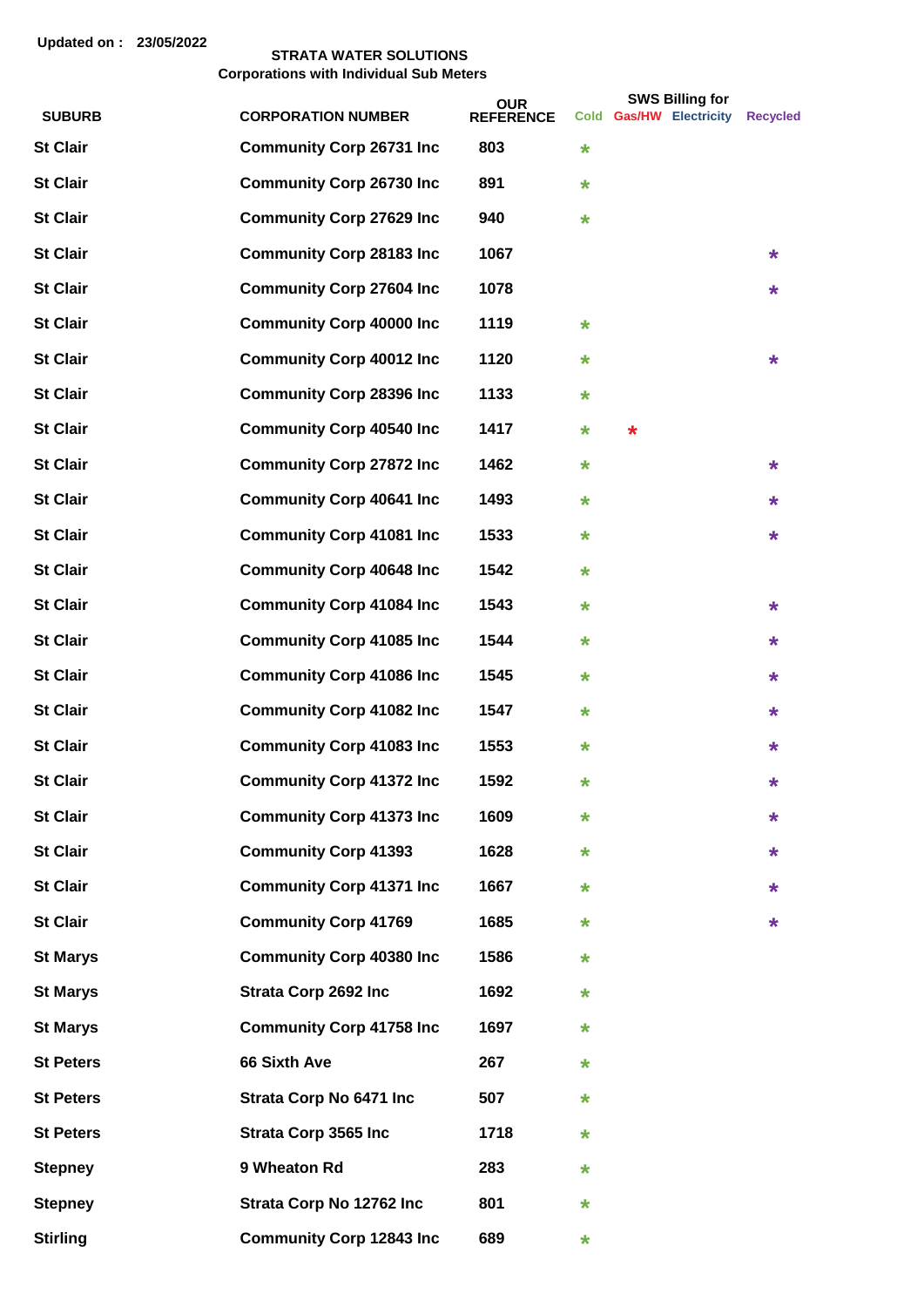|                       |                                    | <b>OUR</b>       |         | <b>SWS Billing for</b>  |                 |
|-----------------------|------------------------------------|------------------|---------|-------------------------|-----------------|
| <b>SUBURB</b>         | <b>CORPORATION NUMBER</b>          | <b>REFERENCE</b> |         | Cold Gas/HW Electricity | <b>Recycled</b> |
| <b>Stonyfell</b>      | Strata Corp No 13745 Inc           | 458              | $\star$ |                         |                 |
| <b>Stonyfell</b>      | <b>Community Corp 20646 Inc.</b>   | 494              | $\star$ |                         |                 |
| <b>Sturt</b>          | <b>Community Corp 21236 Inc</b>    | 711              | $\ast$  |                         |                 |
| <b>Sturt</b>          | <b>Community Corp 26491 Inc</b>    | 761              | $\ast$  |                         |                 |
| <b>Sturt</b>          | 9 The Parkway                      | 922              | $\ast$  |                         |                 |
| <b>Tanunda</b>        | <b>Community Corp 22995 Inc</b>    | 600              | $\ast$  |                         |                 |
| <b>Taperoo</b>        | <b>Community Corp 41567 Inc.</b>   | 1632             | $\ast$  |                         |                 |
| <b>Tea Tree Gully</b> | Strata Corp No 13645 Inc           | 449              | $\ast$  |                         |                 |
| <b>Tea Tree Gully</b> | <b>Community Corp 23605 Inc.</b>   | 723              | $\ast$  |                         |                 |
| <b>Thebarton</b>      | Strata Corp No 12041 Inc           | 75               | $\star$ |                         |                 |
| <b>Torrens Park</b>   | Strata Corp No 12300 Inc           | 303              | $\star$ |                         |                 |
| <b>Torrens Park</b>   | Strata Corp No 11108 Inc           | 1303             | $\ast$  |                         |                 |
| <b>Torrens Park</b>   | <b>Strata Corporation 1181 Inc</b> | 1500             | $\ast$  |                         |                 |
| <b>Torrensville</b>   | Strata Corp No 12091 Inc           | 792              | $\ast$  |                         |                 |
| <b>Trott Park</b>     | Strata Corp No 13522 Inc           | 321              | $\ast$  |                         |                 |
| <b>Underdale</b>      | <b>Community Corp 20109 Inc</b>    | 172              | $\ast$  |                         |                 |
| <b>Underdale</b>      | Strata Corp No 2663 Inc            | 199              | $\ast$  |                         |                 |
| <b>Underdale</b>      | Strata Corp No 11491 Inc           | 845              | $\ast$  |                         |                 |
| <b>Underdale</b>      | Strata Corp No 13396 Inc           | 909              | $\star$ |                         |                 |
| <b>Underdale</b>      | <b>Community Corp 20393 Inc</b>    | 1301             | $\star$ |                         |                 |
| <b>Underdale</b>      | <b>Strata Corp No 4573 Inc.</b>    | 1322             | *       |                         |                 |
| <b>Underdale</b>      | <b>Strata Corp 3638 Inc</b>        | 1431             | *       |                         |                 |
| <b>Unley</b>          | <b>Community Corp 24799 Inc</b>    | 749              | $\ast$  |                         |                 |
| <b>Unley</b>          | <b>Strata Corp No 4578 Inc.</b>    | 893              | $\ast$  |                         |                 |
| <b>Unley</b>          | Strata Corp No 13308 Inc           | 907              | $\ast$  |                         |                 |
| <b>Unley</b>          | <b>Community Corp 27823 Inc</b>    | 1333             | *       |                         |                 |
| <b>Unley</b>          | CC 23531 & 24989 Inc               | 1360             | $\star$ |                         |                 |
| <b>Unley</b>          | <b>Strata Corp 5722 Inc</b>        | 1405             | $\ast$  |                         |                 |
| <b>Unley</b>          | <b>Strata Corp 7732 Inc</b>        | 1406             | $\ast$  |                         |                 |
| <b>Unley</b>          | <b>Strata Corp 1806 Inc</b>        | 1640             | *       |                         |                 |
| <b>Valley View</b>    | <b>Community Corp 22238 Inc</b>    | 896              | $\ast$  |                         |                 |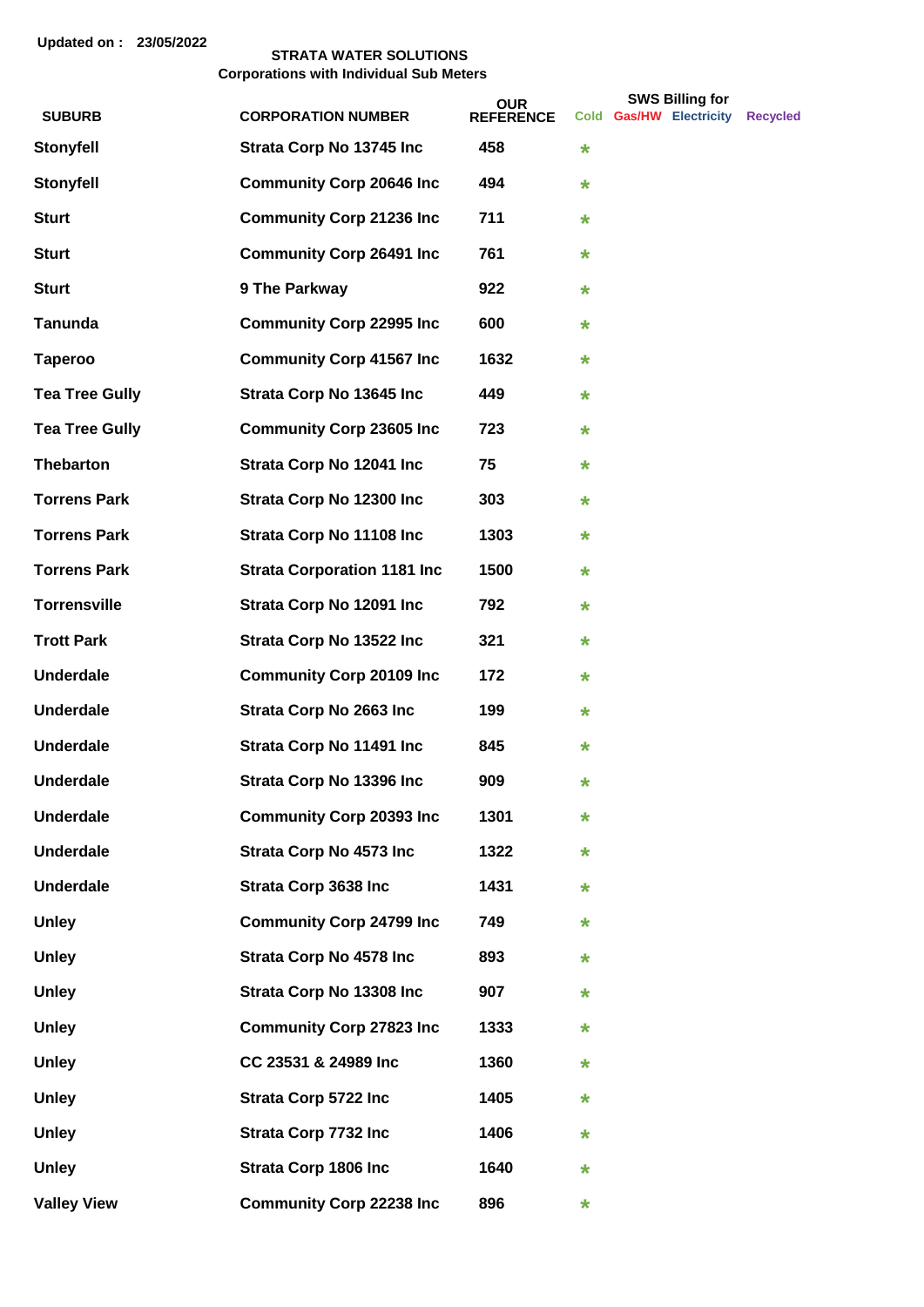|                         |                                  | <b>OUR</b>       |         |        | <b>SWS Billing for</b>  |                 |
|-------------------------|----------------------------------|------------------|---------|--------|-------------------------|-----------------|
| <b>SUBURB</b>           | <b>CORPORATION NUMBER</b>        | <b>REFERENCE</b> |         |        | Cold Gas/HW Electricity | <b>Recvcled</b> |
| <b>Victor Harbor</b>    | <b>Community Corp 23066 Inc</b>  | 470              | *       |        |                         |                 |
| <b>Victor Harbor</b>    | <b>Community Corp 41749 Inc</b>  | 1689             | $\star$ |        |                         |                 |
| <b>Victor Harbor</b>    | Strata Corp 13896 Inc            | 1696             | $\star$ |        |                         |                 |
| Walkerville             | <b>Community Corp 20323 Inc</b>  | 164              | $\star$ |        |                         |                 |
| Walkerville             | <b>Strata Corp No 1441 Inc.</b>  | 247              | *       |        |                         |                 |
| <b>Walkerville</b>      | <b>Strata Corp No 2385 Inc</b>   | 406              | *       |        |                         |                 |
| <b>Walkerville</b>      | <b>Community Corp 24772 Inc</b>  | 605              | *       |        |                         |                 |
| Walkerville             | <b>Strata Corp No 1132 Inc</b>   | 975              | *       |        |                         |                 |
| Walkerville             | Strata Corp No 13447 Inc         | 979              | *       |        |                         |                 |
| Wallaroo                | <b>Community Corp 20692 Inc.</b> | 995              | *       |        |                         |                 |
| Warradale               | <b>Community Corp 20779 Inc</b>  | 201              | $\star$ |        |                         |                 |
| Warradale               | <b>Community Corp 22686 Inc</b>  | 355              | $\star$ |        |                         |                 |
| Warradale               | <b>Community Corp 23520 Inc</b>  | 408              | $\star$ |        |                         |                 |
| Warradale               | <b>Community Corp 20144 Inc</b>  | 776              | *       |        |                         |                 |
| <b>Wattle Park</b>      | <b>Strata Corp No 2171 Inc.</b>  | 495              | *       |        |                         |                 |
| Wayville                | Strata Corp No 13353 Inc         | 177              |         |        |                         |                 |
| Wayville                | Strata Corp No 10534 Inc         | 769              | *       |        |                         |                 |
| Wayville                | <b>Community Corp 42305 Inc</b>  | 1741             | *       | $\ast$ |                         |                 |
| Wayville                | <b>Community Corp 20063 Inc</b>  | 1762             | *       |        |                         |                 |
| <b>West Beach</b>       | <b>Strata Corp 1053 Inc</b>      | 412              | *       |        |                         |                 |
| <b>West Beach SA</b>    | <b>Strata Corp 1667 Inc</b>      | 1412             | *       |        |                         |                 |
| <b>West Hindmarsh</b>   | <b>Strata Corp No 6444 Inc.</b>  | 715              | *       |        |                         |                 |
| <b>West Lakes</b>       | <b>Strata Corp No 3260 Inc</b>   | 615              | *       |        |                         |                 |
| <b>West Lakes</b>       | <b>Strata Corp No 7263 Inc.</b>  | 725              | *       |        |                         |                 |
| <b>West Lakes</b>       | Strata Corp No 10508 Inc         | 819              | *       |        |                         |                 |
| <b>West Lakes</b>       | <b>Strata Corp No 6878 Inc.</b>  | 977              | *       |        |                         |                 |
| <b>West Lakes Shore</b> | <b>Strata Corp No 4174 Inc.</b>  | 134              | *       |        |                         |                 |
| <b>West Lakes Shore</b> | Strata Corp No 12618 Inc         | 163              | *       |        |                         |                 |
| <b>West Lakes Shore</b> | <b>Strata Corp No 4904 Inc.</b>  | 296              | *       |        |                         |                 |
| <b>West Lakes Shore</b> | <b>Strata Corp No 7181 Inc.</b>  | 402              | *       |        |                         |                 |
| <b>West Lakes Shore</b> | <b>Strata Corp No 6159 Inc.</b>  | 549              | *       |        |                         |                 |
| <b>West Lakes Shore</b> | Strata Corp No 6691 Inc          | 937              | *       |        |                         |                 |